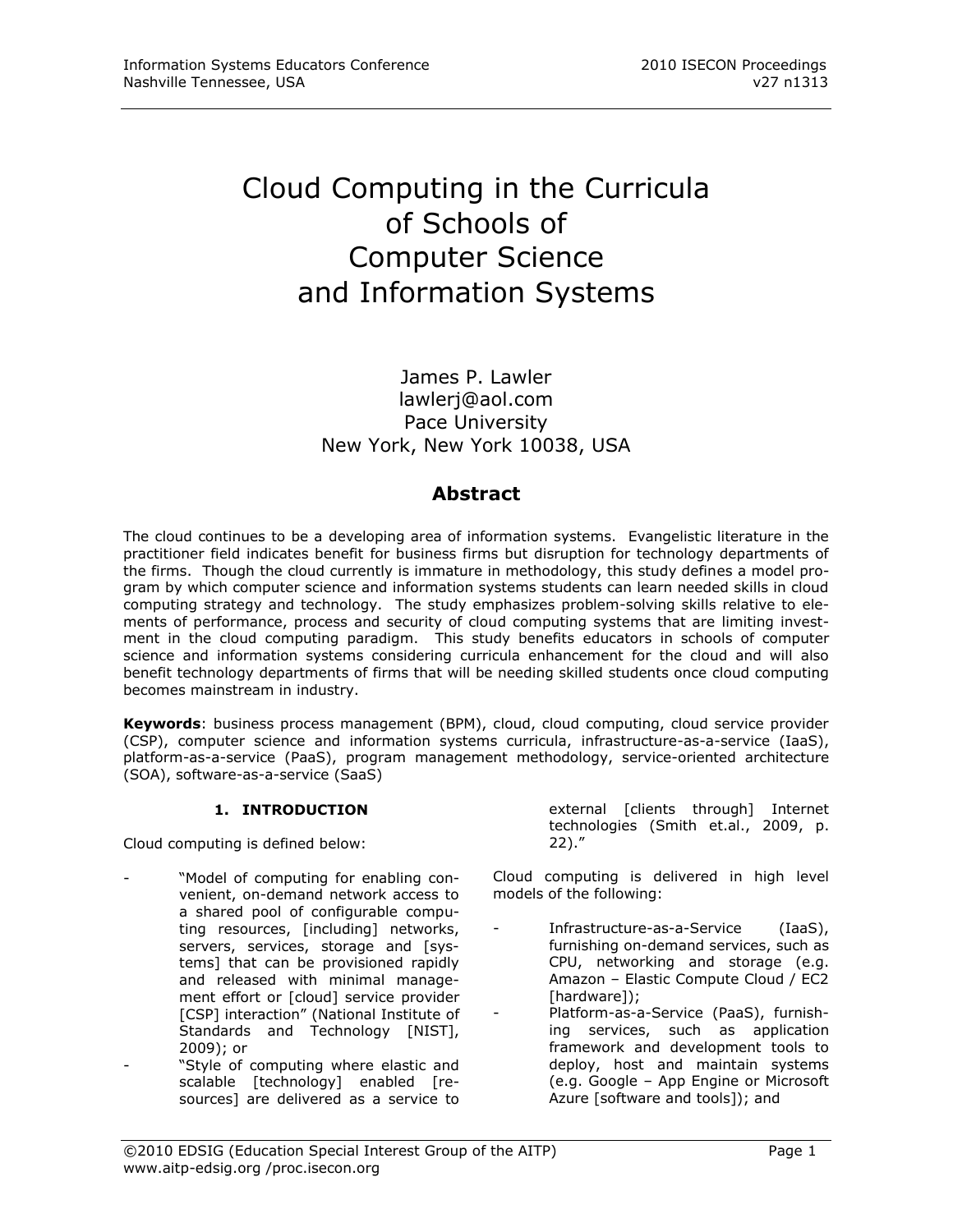- Software-as-a-Service (SaaS), furnishing pay-as-you-go remote services to deploy, host and manage network systems accessible to clients on the Internet (e.g. Cisco WebEx, Google Mail, or salesforce.com [systems]) (Yachin and Patterson, 2009).

Cloud computing might be concurrently considered as delivered in models of application-asa-service, database-as-a-service, informationas-a-service, infrastructure-as-a-service, integration-as-a-service, management-as-aservice, platform-as-a-service, process-as-aservice, security-as-a-service, storage-as-aservice and testing-as-a-service (Linthicum, 2010, p. 11).

Cloud computing is deployed either as a public (CSP) cloud, a private (business firm behind firewall of firm) cloud, or a hybrid of public and private clouds (National Institute of Standards and Technology, 2009). Features of the cloud are effectively in fast elasticity for faster resource scalability, increasingly on-demand resource self-service, location-independent pooling of resources in a multi-tenant or single tenant plan, pay-as-you-go for resource subscription, and ubiquitous network access of the resources. Cloud is essentially an evolution of autonomic computing, clustering, grid computing, utility computing and virtualization that includes connectivity to resources and services hosted on the cloud of the Internet instead of on local technology (CIO, 2009). Literature indicates the cloud to be the latest major phase in information technology (Neal, Moschella, Masterson and O"Shea, 2009, p. 4), though it is not a new technology (Conry-Murray, 2009).

Cost efficiency is a cited benefit of cloud computing because business firms may not have to buy further hardware and software (McMillan, 2009) or further invest in generic systems if not internal staffing – a capital expense model vs. a operational expense model, especially in data center server virtualization and in the public cloud (Babcock, August, 2009). Effectiveness in faster deployment of features of current or new systems for frameworks in the cloud – cloud-as-service (CaaS) – might improve the business operations platforms or business processes of firms (Fingar, 2009) as they respond to customers in the marketplace (Neal, Moschella, Masterson and O"Shea, 2009, p. 40). Firms may not have to further invest in flexible infrastructure if resource scalability of

systems is managed in the cloud in minutes during peak periods (Hurwitz, Bloor, Kaufman and Halper, 2010), and they may not have to invest in over-provisioning of systems in nonpeak periods (Reese, 2009), furnishing processing responding to the market. Functionality of the infrastructure if not innovation of leading edge technology might be a benefit to business firms leveraging services of the cloud (Akamai, 2009). Literature indicates the cloud to be beneficial especially for medium and small-sized firms (i.e. <\$500 million in revenue) that do not have funds for investing in large-sized infrastructures or innovative methods (Gage, 2009).

Estimates indicate that 31% of business firms considered cloud computing in 2008 (Babcock, November, 2009, p. 2). but 52% of firms considered if not dedicated funds to the cloud in 2009 (Korzeniowski and Jander, 2009, p. HB14). Deployments of firms are expected to be increasing 66% in IaaS, 63% in SaaS and 59% in PaaS in 2010 (Greengard, 2009), and 31% of firms indicated SaaS to be the highest investment in the cloud since 2008 (Dubey, Mohiuddin, Rangaswami and Baijal, 2009). Deployments are higher on private clouds instead of public clouds (Babcock, April, 2009) and are expected to be higher into 2012 (Burt, 2009). Deployments of cloud computing are expected to be a \$160 billion market in 2012 (Crossman, 2009) in a growth of 25% of all incremental investment in technology in 2012 – a growth indicated to be the largest since the Internet (Hamm, 2009). Cloud computing is clearly considered to be developing as an enabling model for improving the processes of firms, such that schools of computer science and information systems might include it in curricula.

## **2. BACKGROUND**

Despite the bullish estimates on cloud computing, 48% of business firms in the earlier forecasts have not considered nor dedicated funds to the cloud (Korzeniowski and Jander, 2009, HB14) as of the first quarter of 2010. Exclusive of cloud service provider (CSP) technology firms, business firms are hesitant in investing in cloud computing, due to concern on governance and maturity (Kontzer, November, 2009). Frequently indicated in the literature are problems of integration of non-cloud services and systems, performance of cloud systems, privacy of proprietary information in cloud infrastructures and systems, and risk and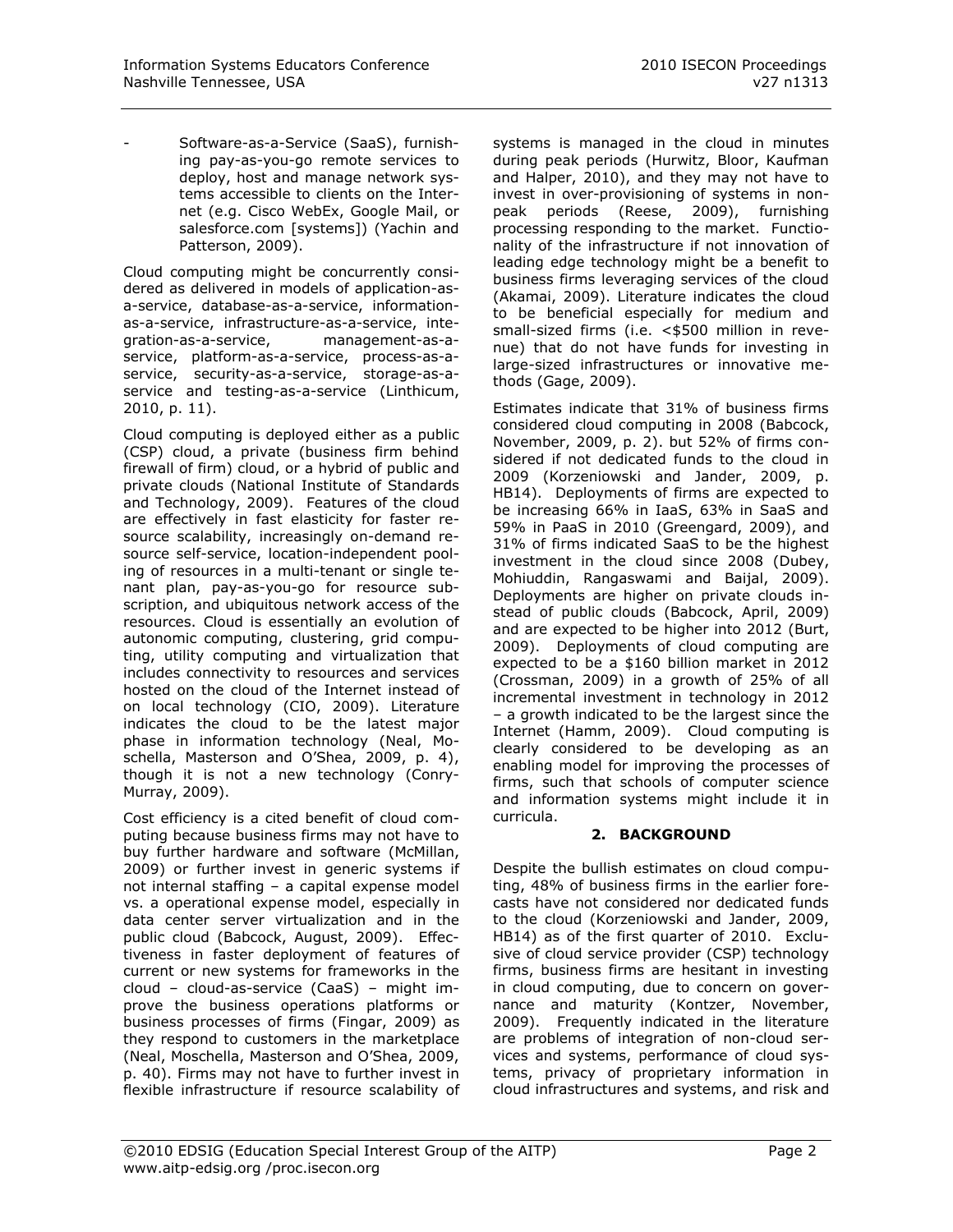security of cloud technology (Korzeniowski and Jander, 2009, p. HB5). 63% of business firms indicated performance, and 75% indicated security, as major problems in migrating systems to the cloud (Waxer, 2009), and firms further indicated hesitancy in forecasting cost savings from cloud computing systems (Johnson, 2009). Cloud essentially is in its infancy, as indicated in Figure 1 of the Appendix.

Governance of cloud computing services is in its infancy (Linthicum, August 31, 2009). Integration of cloud delivered services and noncloud on-premise services and systems, in an effective mix of processes, is a concern for business firms in the management of processes serviced by non-cloud and cloud systems (Smith et.al., 2009, p. 10). Performance of the cloud continues to be a concern for firms, as indicated in non-reliability of systems of CSP IaaS and PaaS technology firms (Linthicum, August 21, 2009). Portability of systems resident with CSPs is an issue (Linthicum, November, 2009). Protection and security of cloud information and infrastructure of systems, in conformance with firm controls, metrics, governmental regulations and industry standards defined on non-cloud systems, are especially indicated to be a problem of CSP systems (Rash, 2009). Neither performance nor security of public cloud systems is managed by internal technology departments of the business firms, a further problem. Though governance might furnish standards in the management of integration and interoperability of non-cloud and cloud systems, the performance of cloud systems and the security of cloud technology, standards are not currently established for the cloud (Korzeniowski, 2009). This immaturity of the cloud is limiting investment in cloud computing systems, except for certain SaaS systems (CIO Insight, 2009).

Though the cloud is in its infancy, business firms, especially large-sized firms, might experiment in cloud computing services if circumstances fit for them. Firms might explore the cloud if information, processes and services are independent of other information, processes and services and if they are new systems; if information, processes and services in the cloud are easy in integrating with non-cloud on-premise information, processes and systems and with cloud systems; if infrastructure is fully functional for non-cloud systems; if platform is Internet with a browser non-native interface to the Web; and if security is not a high requirement (Linthicum, 2010, p. 33). Inevitably firms might explore a hybrid of public and private cloud systems (Babcock, September, 2009), as competitive firms explore the cloud and as CSP technology firms improve maturity of standards and the offerings of the technology. Literature is indicating the cloud to be a "potentially game-changing technology" (Kontzer, August, 2009) for technology departments of business firms. In order to invest in a cloud computing plan, the technology departments of the firms might have to further invest in the skills of its staff (Babcock, November, 2009, p. 1) – skills in cloud computing strategy and in technology. This study introduces a model program of skills that might be integrated into the curricula of schools of computer science and information systems that will be furnishing the future staff of technology departments in the firms.

## **3. FOCUS**

The focus of this study is to define a model program by which educators in computer science and information systems might instruct students in the skills needed in cloud computing strategy and in the technology.

The model program is an enhancement to an earlier model on business process management (BPM), program management methodology and service-oriented architecture (SOA) published by the author (Lawler, Benedict, Howell-Barber and Joseph, 2009), and is founded on this earlier model, inasmuch as SOA facilitates a foundation for cloud computing systems (Krill, 2009). The program is also an enhancement to the IS Curriculum Model, furnishing business, analytical, inter-personal and technical skills. The model program of this study is especially focused on interactions of internal technology departments and business departments of business firms in initiatives of cloud computing. It is focused on potential problem-solving skills relative to performance and reliability, and privacy, risk and security, of infrastructure-as-a-service (IaaS), platformas-a- service (PaaS) and software-as-a-service (SaaS) public, private and hybrid cloud computing systems. It is further focused on regulatory requirements on the systems. Few publications have focused on an integrated model program for learning skills needed in a cloud computing strategy (Beard, 2009) - often publications have focused on problematic technology (Silverstone, 2010).

This study will benefit instructors in schools of computer science and information systems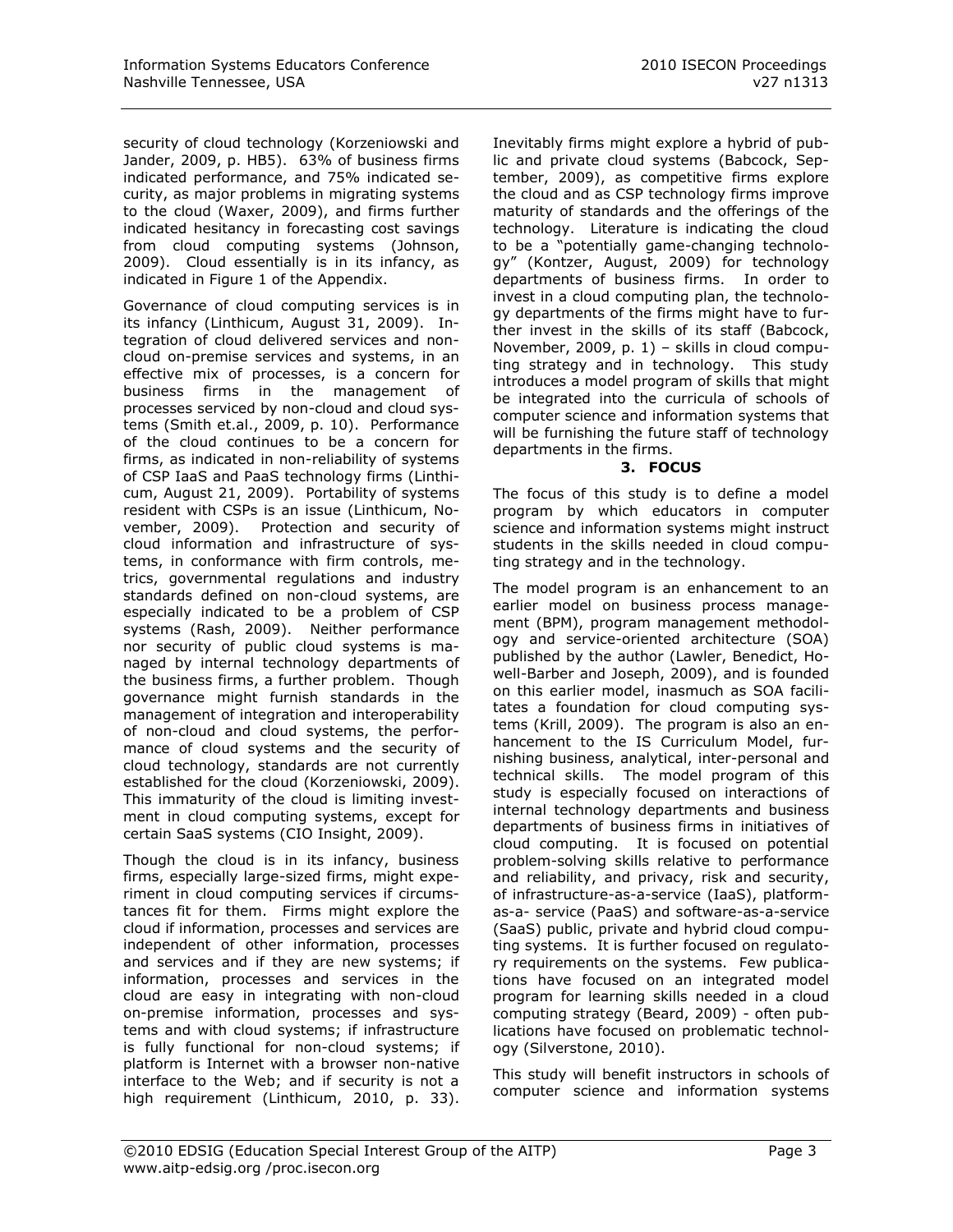considering curricula enhancement for cloud computing strategy and technology, and it will benefit indirectly technology departments of firms that will need skilled students as the departments brace for the disruption of their organizations envisioned by cloud pundits (Carr, 2009).

## **4. METHODOLOGY**

From July 2009 to March 2010, the author of this study, who is of the Seidenberg School of Computer Science and Information Systems of Pace University in New York City, conducted a literature survey of practitioner publications (e.g. Computerworld) on experimental projects of business firms relative to cloud computing. The projects were indicated to be infrastructure-as-a-service (IaaS), platform-as-a-service (PaaS) or software-as-a-service (SaaS) public, private or hybrid systems in small and medium-sized firms (i.e. <\$500 million in revenue in 2008) and large-sized firms (i.e. >\$500 million in revenue in 2008). The features of the projects were indicated to be those of cloud computing systems: fast elasticity for faster resource scalability, location-independent pooling of resources in a multi-tenant or single tenant plan, on-demand resource self-service, pay-as-you-go for resource subscription and / or ubiquitous network access of the resources (National Institute of Standards and Technology, 2009), as was feasible to learn from the publications. The author concurrently conducted a survey of publications of cloud computing provider (CSP) technology firms on recommendations relative to cloud computing, but filtered the findings for hype and bias by including technology-agnostic recommendations relative to the cloud from publications of leading technology consulting organizations (e.g. Gartner Group). All information and recommendations from all of the publications of the survey were further filtered for creditability and feasibility by a colleague of the author who is a technology-agnostic industry practitioner.

The cloud computing projects of the business firms and the technology firms, including the recommendations of the technology firms and the technology consulting organizations, discerned from the practitioner publication survey were evaluated by the author for apparent skills applied, or not applied but needed, by the firms on the systems. The author identified business, analytical, inter-personal and technical skills to the systems from his earlier model on business process management (BPM), program management methodology

and service-oriented architecture (SOA) (Lawler, Benedict, Howell-Barber and Joseph, 2009), which was founded on the IS Curriculum Model. He included courses from the earlier model and other courses or modules relative to cloud computing to the applied or needed skills, as to the scope of skills technology departments of business firms might need in computer science and information systems students studying cloud strategy and the technology. He further evaluated the curricula of the Seidenberg School, and other schools of computer science and information systems in the northeast corridor of the country, as to the scope of teaching cloud topics. Most of the other schools have however limited programs in cloud topics.

The model program on cloud computing is presented in the next section of this study.

#### **5. MODEL PROGRAM FOR CLOUD COMPUTING**

The model program for cloud computing proposed for the curricula of computer science and information systems consists of business, culture, methodology, research and technology course modules, whose contents correspond to the domain fundamentals, foundational knowledge and skills, and information specific knowledge and skills of the IS 2009 Curriculum Model. The contents of a number of the modules correspond moreover to the contents of the earlier 2008 service-oriented architecture (SOA) model (Lawler, Benedict, Howell-Barber and Joseph, 2009). The program may begin with a mix of modules for freshman students in year 1 and continue with a further mix of modules for sophomore, junior and senior students in years 2, 3 and 4, dependent on other noncloud computing modules of the established curricula.

The business modules displayed in Table 1 in the Appendix are essentially focused on business process management (BPM) and cloud computing inter-dependency.

The culture modules in Table 2 are focused on the impact of cloud computing on the culture of business firm organizational staff, including the internal technology department staff.

The methodology modules in Table 3 are focused on cloud computing and service-oriented architecture (SOA), and on frameworks of program management methodology, for managing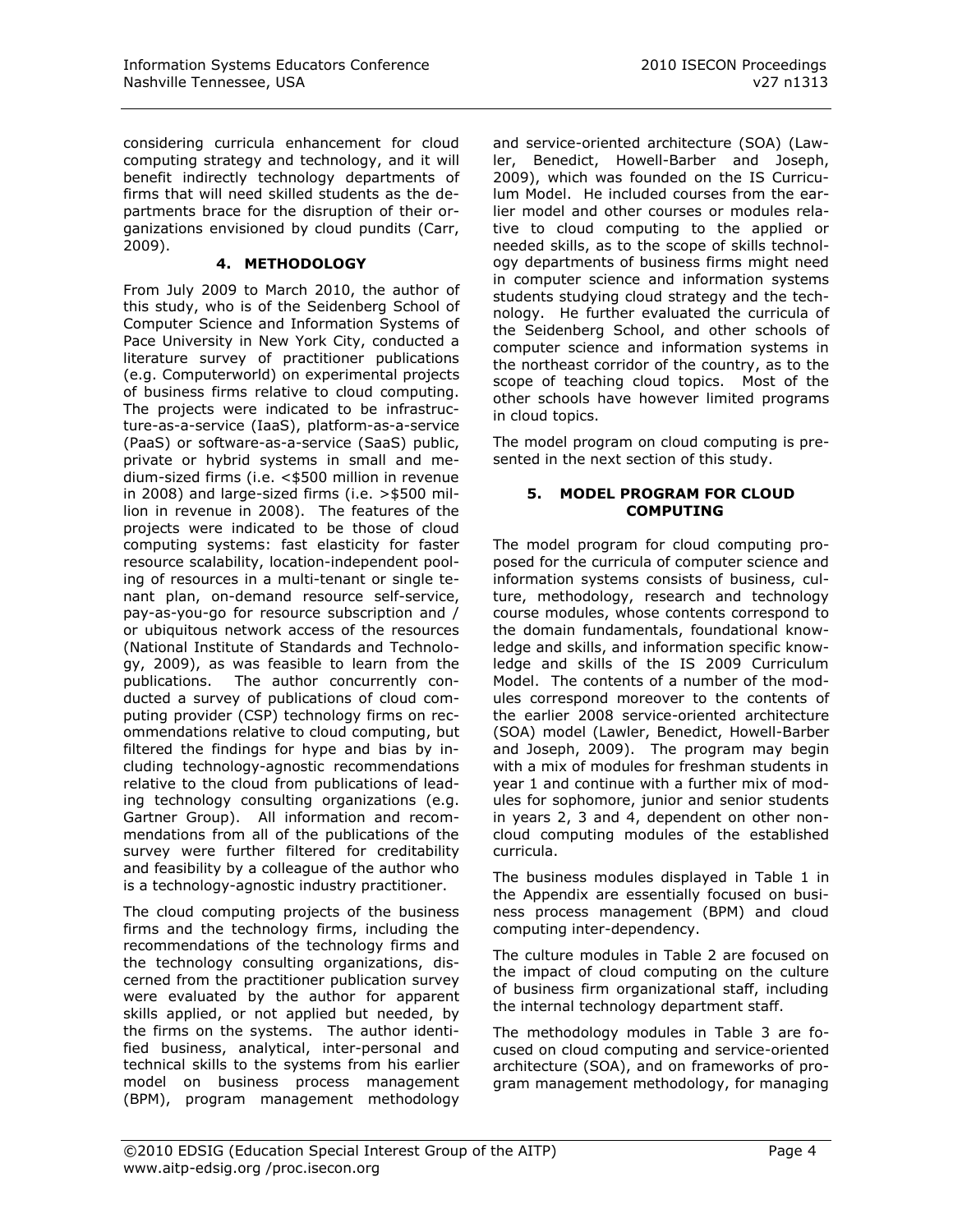cloud computing projects with organizations teams.

The research modules in Table 4 furnish industry practices on the projects, as learned from practitioner publications and if feasible from industry project internships.

The technology modules in Table 5 furnish a sampling of technologies, tools and utilities and a sampling of standards that might be applied on pseudo projects by students.

Several of the technologies, tools and utilities might be granted by the technology firms to the schools through partnerships with the universities (National Science Foundation, 2009 and Yahoo!, 2009).

Finally, the program might be enhanced for inclusion of cloud architect, cloud developer, cloud engineer, cloud project manager and cloud strategist career tracks in business client firms, as furnished in Table 6 of the Appendix, inasmuch as the literature of practitioner publications indicates a demand for professionals if not students in the tracks in Table 6.

## **6. IMPLICATIONS**

"Cloud Computing is more of an opportunity than a threat. Ignore an opportunity long enough, it becomes a threat." (Boreel, 2008)

*The model program defined for educating on cloud is designed on the foundation that cloud computing is currently a durable initiative*. Firms in industry continue evolving on incremental methods and projects on the cloud on the implication that cloud computing is the future, but firms have to begin learning cloud computing skills in order for the cloud to be the future (Erlanger, 2009, p. 3). The model program is formulated on the implication that the curricula of computer science and information systems might be current with experimental if not holistic projects of the firms in the inclusion of cloud computing strategy and technologies, so that students might learn marketable skills in tandem with industry.

The model program is founded on the implication that business process management (BPM) is essential in a cloud initiative. Firms have to include particular process requirements in cloudification initiatives (Vizard, 2009), so that innovation investment is maximized on the cloud (Mitchell, 2009). Literature indicates a movement of the profession from the technical requirements to business process requirements

(Erlanger, 2009, p. 2). Technologists have to learn more business skills than technical skills. The model program is formulated on the implication that students might learn more business skills, along with the nuts and bolts the technologies.

The model program is further founded on the implication that governance is important in the management of a cloud computing initiative. Governance in the cloud is not distinct from governance in service-oriented architecture (SOA) except for the increased risk management of cloud projects, services and systems, especially public systems, relative to performance, process and security on the cloud. Governance does the ownership and provisioning of services on cloud and non-cloud external and internal systems (Worthington, 2009). Firms might formalize governance in a program management methodology. The program in the study is formulated on the implication that students might learn program management methodology skills that integrate project management techniques.

The model program is formulated moreover on the implication that service orientation is important in the initiative of a cloud computing strategy. SOA might have furnished a foundation of a platform of "on demand" services for a cloud computing strategy (Krill, 2009) that includes non-cloud and cloud systems. The program is formulated on the implication that students might learn service orientation skills and SOA as a prerequisite to studying cloud computing topics.

Lastly, *the model program for cloud computing is flexibly formulated on the implication that the courses and modules of study might have to be improved for the manner in which firms in industry migrate to the cloud*. Small-sized firms might move into the cloud with their own practices and systems as early as 2010, but large-sized firms might move noticeably into the cloud with their strategies and systems as late as 2011 – 2012 (Smith et.al., 2009, p. 10). Technology firms will move into the field with next-generation technologies that ostensibly suit cloud computing themes (Global Services, 2009). Standards will be new too. The proposal of this study is formulated on the implication that cloud will be a journey, with numerous paths that will require the flexibility of instructors in schools of computer science and information systems that pioneer in programs for improving the cloud computing skills of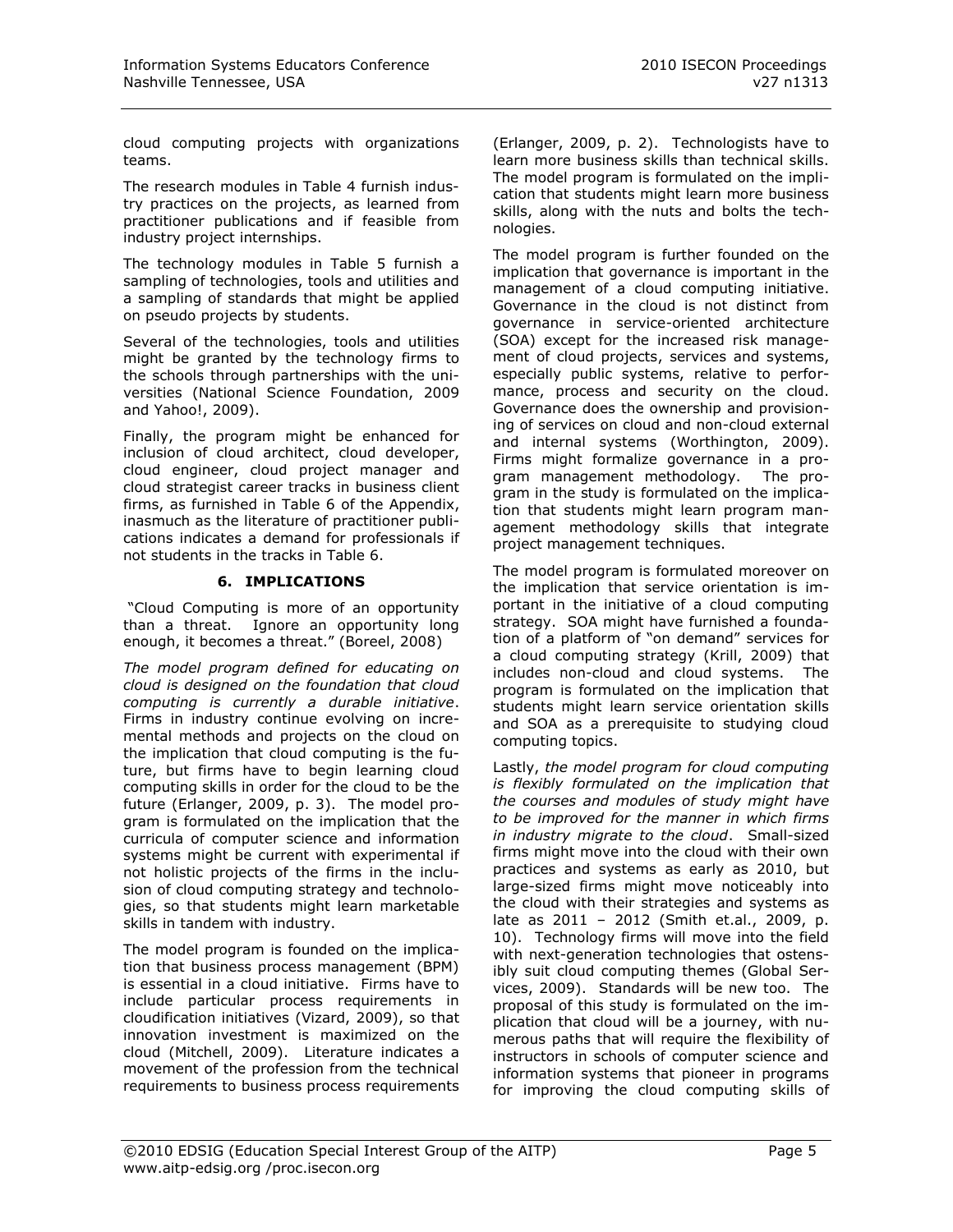students, inasmuch as cloud computing is considered now one of the top technologies of 2010 (Currier, 2009).

#### **7. LIMITATIONS AND OPPORTUNITIES IN RESEARCH**

This study is constrained by the current immaturity of initiatives in the cloud. Most of the documented projects are software-as-a-service (SaaS) systems, are not public but private systems, and are of small and medium-sized firms not large-sized firms, and if in large-sized firms are not perceived to be strategic systems; and most schools of computer science and information systems do not have a model program for cloud computing strategy and technology. The publication survey of firms in the 2009 – 2010 study might be followed up by a case study of a firm or firms in a new  $2011 - 2012$  study, once firms further invest in initiatives in cloud computing of higher complexity, as in hybrid or public systems, or in strategic systems. The evolving field of cloud computing is ideal for a planned research study, from which results will be even more helpful to schools of computer science and information systems and to technology departments of firms.

## **8. CONCLUSION**

This study of the cloud can be beneficial to instructors considering enhancement of the curricula of computer science and information systems. The model program defined for cloud computing in the study is founded on a model of business process management (BPM), program management methodology and serviceoriented architecture (SOA) that can improve the IS Curriculum Model. Though cloud computing systems and standards are currently in an immature stage, students might learn problem-solving skills relative to performance, process and security that might be eventually helpful to technology departments of firms that will need the skills once cloud computing becomes mainstream in the market. Further planned research on initiatives in the cloud will be helpful in improving the model program of the study. This study furnishes a framework for the further research.

## **9. REFERENCES**

Babcock, C. (2009). Why 'private cloud' computing is real – And worth considering. *Information Week*, April 11,1,5.

- Babcock, C. (2009). 2 in 3 information technology (it) managers have cloud funding. *Information Week*, August 25, 1-2
- Babcock, C. (2009). Hybrid clouds: No easy concoction. *Information Week*, September 5, 1.
- Babcock, C. (2009). How cloud computing changes information technology organizations. *Information Week*, November 28, 1- 2.
- Beard, H. (2009). Cloud Computing Best Practices for Managing and Measuring Processes for On-Demand Computing, Applications and Data Centers in the Cloud with Service Level Agreements (SLAs). Office of Government Commerce, London, United Kingdom.
- Boreel, M. (2008). Our collaboration platform Sogeti. *Sogeti Group*, April.
- Burt, J. (2009). Enterprises will invest in private clouds first: Gartner. *eWeek*, December 1, 1.
- Cameron, B., & Purao, S. (2009). Enterprise integration: An experiential learning model. *Proceedings of the Information Systems Education Conference (ISECON)*, Washington, D.C., November, 1,5.
- Carr, N. (2009). The many ways cloud computing will disrupt information technology (it). *Infoworld*, March 26, 3.
- Conry-Murray, A. (2009). From Amazon to IBM, what 12 cloud computing vendors deliver. *Information Week*, September 5, 1.
- Crosman, P. (2009). Securing the clouds. *Wall Street and Technology*, December, 23.
- Currier, G. (2009). On the rebound: Cloud computing and new mobility technologies gain focus as information technology (it) executives look beyond cost-cutting to new productivity and growth opportunities. *CIO Insight*, December, 29.
- Dubey, A., Mohiuddin, J., Rangaswami, MR., & Baijal, A. (2009). Enterprise software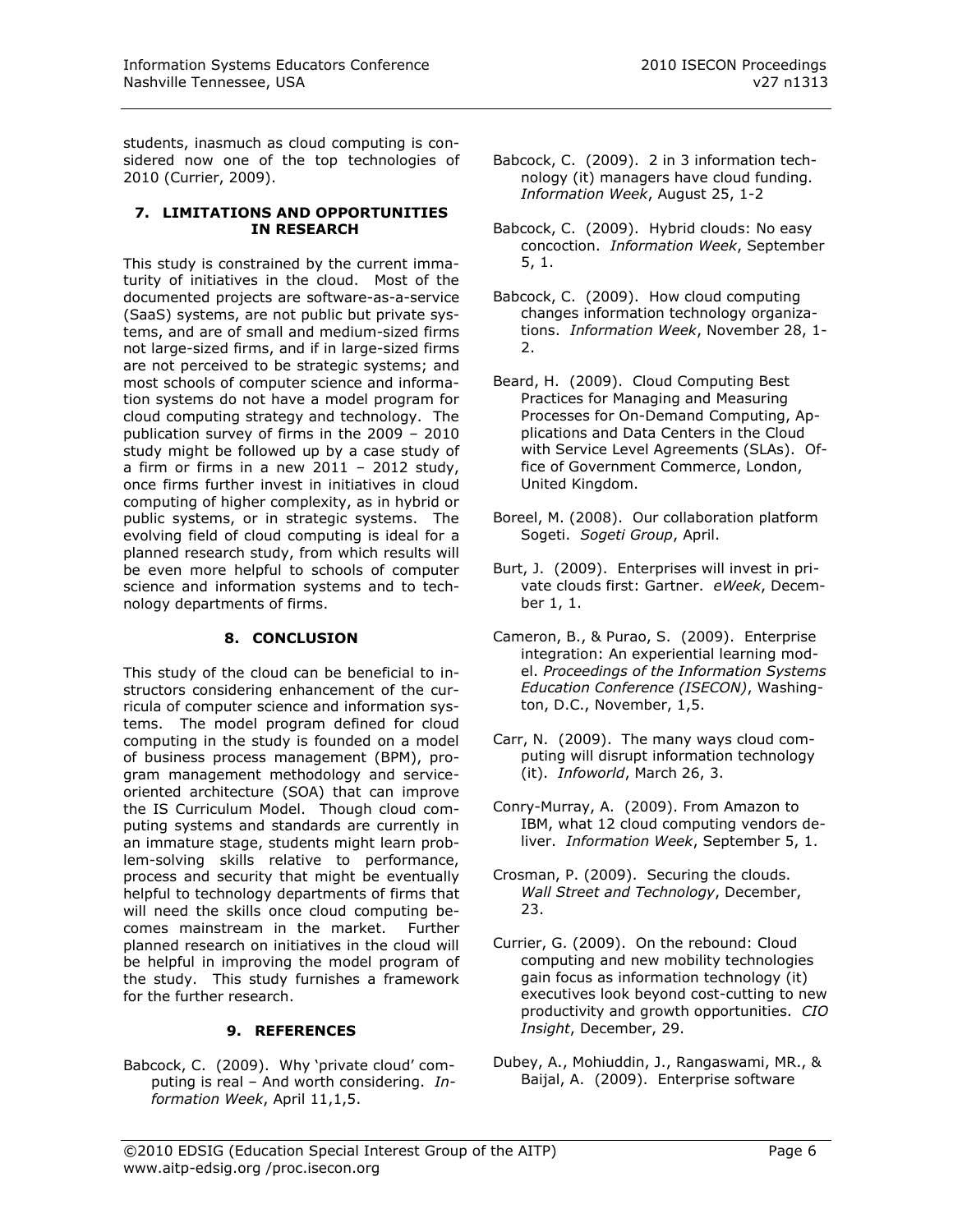survey 2008. *McKinsey and Company and Sandhill Enterprise Software*, February 18.

- Erlanger, L. (2009). The tech[nical] jobs that the cloud will eliminate. *Infoworld*, July 22, 2,3.
- Fingar, P. (2009). Dot.Cloud: The  $21<sup>st</sup>$  Century Business Platform. Meghan-Kiffer Press, Tampa, Florida, 27.
- Gage, D. (2009). Big software: Finally dead?. *CIO Insight*, October, 15.
- Greengard, S. (2009). Trends for 2010: Piecing together a strategy. *Baseline*, December, 18.
- Hamm, S. (2009). Cloud computing: Big bang for business. *Business Week*, June 15,  $044.$
- Hurwitz, J., Bloor, R., Kaufman, M., & Halper, F. (2010). Cloud Computing for Dummies. Wiley Publishing, Indianapolis, Indiana, 15.
- Johnson, C. (2009). Hazy prospects for cloud services: Information technology (it) buyers uncertain about benefits, more worried about security. *CIO*, September 1, 28.
- Kontzer, T. (2009). The cloud steps up to the plate: Cloud-enabled services emerge as a replay of the internet's rise as a business tool. Anything as a service (xaas) is a potentially game-changing technology that could reshape information technology (it). *CIO Insight*, August, 45,48.
- Kontzer, T. (2009). The cloud's sky-high hype: The buzz around cloud computing is alive and well. But chief information officers (cios) need to proceed carefully – and make sure they have the right understanding of what the "cloud" actually is". *CIO Trends*, November, 22.
- Korzeniowski, P. (2009). Cloud standards are a work in progress. *Information Week*, November 9, HB8.
- Korzeniowski, P., & Jander, M. (2009). Cloud security: Business users see cost savings from cloud computing, so they are finding ways to get past this number 1 concern. *Information Week*, November 9, HB5,14.
- Krill, P. (2009). SOA gets an obituary. *Infoworld,* January 5, 2.
- Lawler, J.P., & Howell-Barber, H. (2008). Service-Oriented Architecture: SOA Strategy, Methodology and Technology. Taylor & Francis Group, Boca Raton, Florida, 27-59.
- Lawler, J.P., Raggad, B., & Howell-Barber, H. (2008). Methodology for educating information systems students on the new paradigm of service-oriented architecture (soa) Technology. *Information Systems Education Journal*, 6(52), 3-10.
- Lawler, J.P., Benedict, V., Howell-Barber, H., & Joseph, A. (2009). Critical success factors in the planning of a service-oriented architecture strategy for educators and managers. *Information Systems Education Journal*, 7(94), 26-30.
- Linthicum, D. (2009). Which cloud platforms deliver reliable service?. *Infoworld*, August 21, 1.
- Linthicum, D. (2009). Service governance for the cloud: Ignore at your peril. *Infoworld*, August 31, 1-2.
- Linthicum, D.S. (2009). Application design guidelines for cloud computing. *Infoworld*, November 17, 2.
- Linthicum, D.S. (2010). Cloud Computing and SOA Convergence in Your Enterprise: A Step-by-Step Guide. Pearson Education, Boston, Massachusetts, 11,33.
- McMillan, R. (2009). Researchers find a new way to attack the cloud. *Infoworld*, September 3, 1.
- Mitchell, R.L. (2009). Wrapped in complexity: One-off integrations lead to trouble as saas use multiplies. But information technology (it) will get help this time. *Computerworld*, March 23, 23.
- Moore, G. (2002). Crossing the Chasm: Marketing and Selling Disruptive Products to Mainstream Customers. HarperCollins Publishers, New York, New York.
- Neal, D., Moschella, D., Masterson, M., & O"Shea, D. (2009). Doing business in the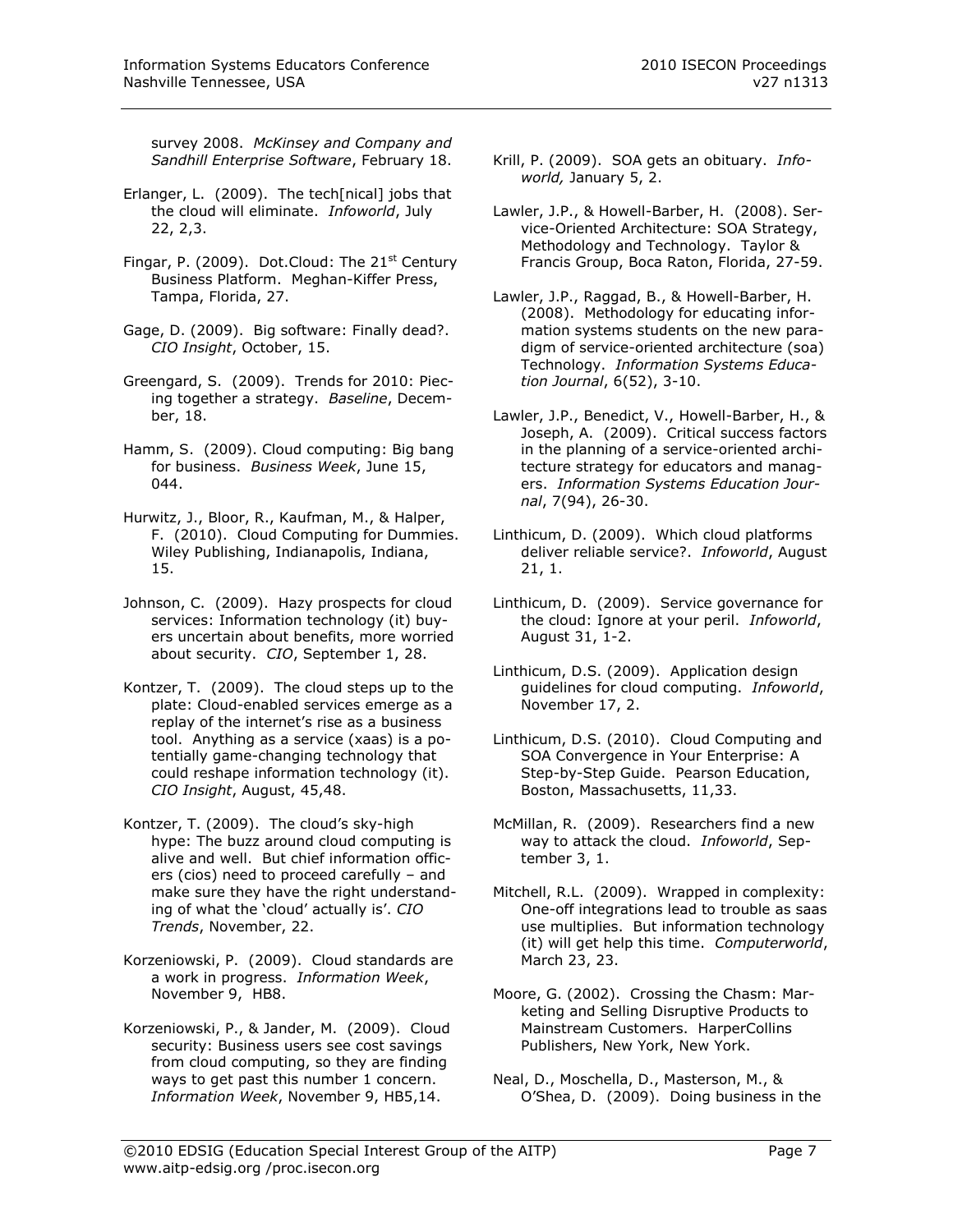cloud – Implications for cost, agility and innovation. *CSC*, White Paper, August, 4,11,40.

- Rash, W. (2009). Is cloud computing secure? Prove it: The cloud can be a secure place for meeting your information technology (it) needs, but proving it is another matter entirely. *eWeek*, September 21, 8.
- Reese, G. (2009). Cloud Application Architectures: Building Applications and Infrastructure in the Cloud. O"Reilly Media, Sebastopol, California, 12.
- Silverstone, A. (2010). Clearer definition, new metrics for cloud security. *CSO*, January / December, 30-31.
- Smith, D.M. et.al. (2009). Hype cycle for cloud computing, 2009. *Gartner Research Note*, July 16, 10, 22.
- Topi, H., Valacich, J.S., Kaiser, K., Nunamaker, J., Sipior, J.C., & de Vreede, G. et.al. (2009). IS 2009: Curriculum Guidelines for Undergraduate Degree Programs in Information Systems. Association for Computing Machinery (ACM) and Association for Information Systems, New York, New York and Atlanta, Georgia.
- Vizard, M. (2009). How to build private clouds: The challenge is to determine how to recast internal information technology (it) operations into more of a service Model. *Baseline*, May, 16.
- Waxer, C. (2009). Can you trust the cloud?: Outages at a cloud computing service could hurt your business. The question is whether your in-house systems can do better. *Computerworld*, May 25 / June 1, 24.
- Woodward, B., Sendall, P., & Ceccucci, W. (2009). Integrating soft skill competencies through project-based learning across the

information systems curriculum. *Proceedings of the Information Systems Education Conference (ISECON)*, Washington, D.C.,  $\mathcal{L}$ 

- Worthington, D. (2009). Governance in the cloud less than hazy. *SD Times*, May 15, 22.
- Yachin, D., & Patterson, R. (2009). Market & analysis overview: Cloud computing. *IDC White Paper*, September, 1.
- \_\_\_\_\_ (2009). Akamai and cloud computing: A perspective from the edge of the cloud", *Akamai White Paper*, 1.
- \_\_\_\_\_ (2009). Forecast: Cloud computing looms big on the horizon. *CIO*, CIO Focus, White Paper.
- (2009). Yahoo! partners with four top universities to advance cloud computing systems and applications research. *Yahoo! Finance Press Release*, April 9, 1.
- \_\_\_\_\_ (2009). National Science Foundation awards millions to fourteen universities for cloud computing research. *National Science Foundation Press Release*, April 23, 1-6.
- \_\_\_\_\_ (2009). Cloud, defined. *National Institute of Standards and Technology (NIST), Information Technology Laboratory*, Draft Definition, Version 14.
- (2009). Providers look to refine value of their cloud services: Report. *Global Services*, August 5, 2.
- (2009). Where does hype end and reality begin with cloud computing?. *CIO Insight*, October 23, 1.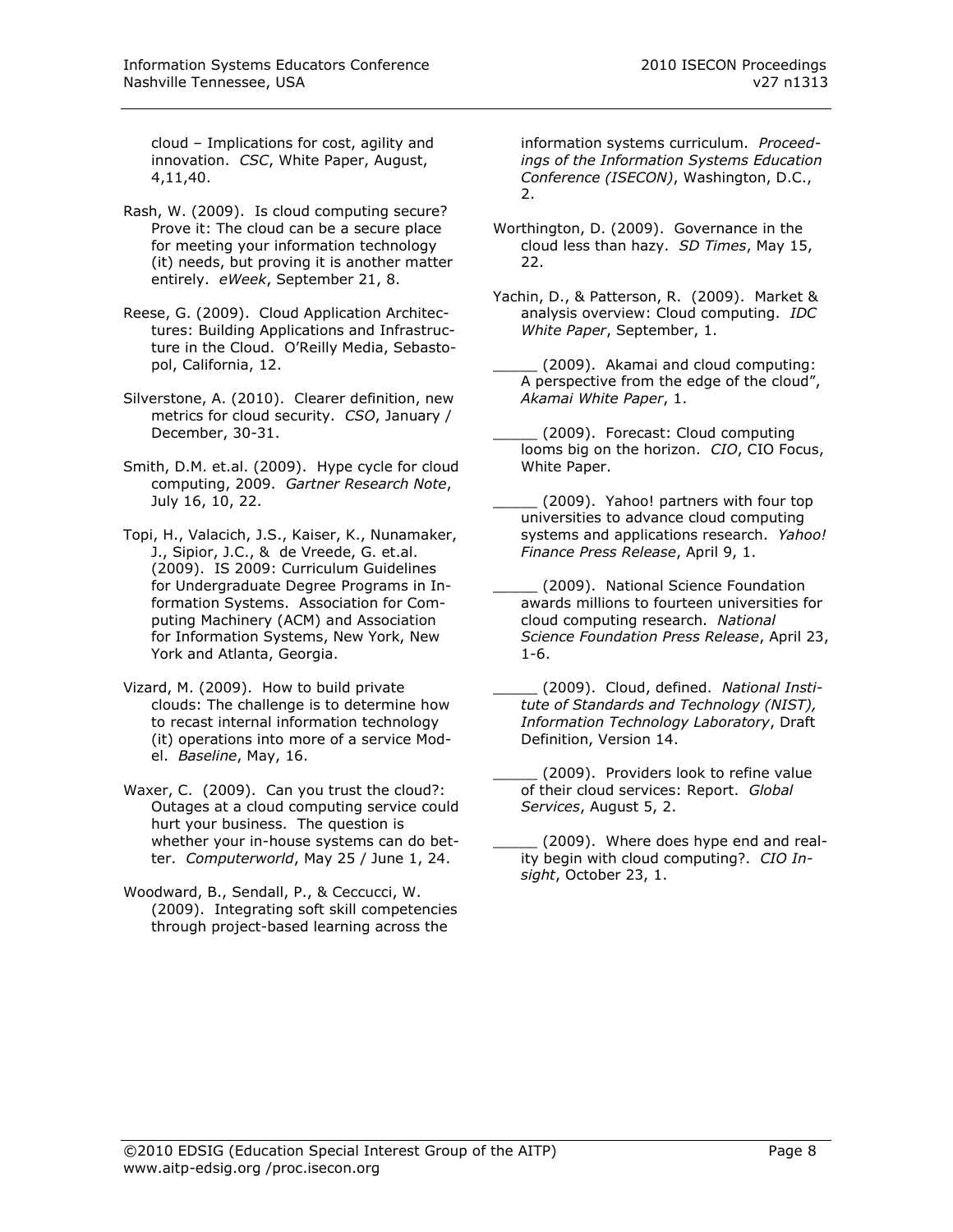

**Figure 1: Adoption of Cloud Computing in 2010**

Source: Neal, Moschella, Masterson and O"Shea, 2009 [Adapted from Moore, 2002]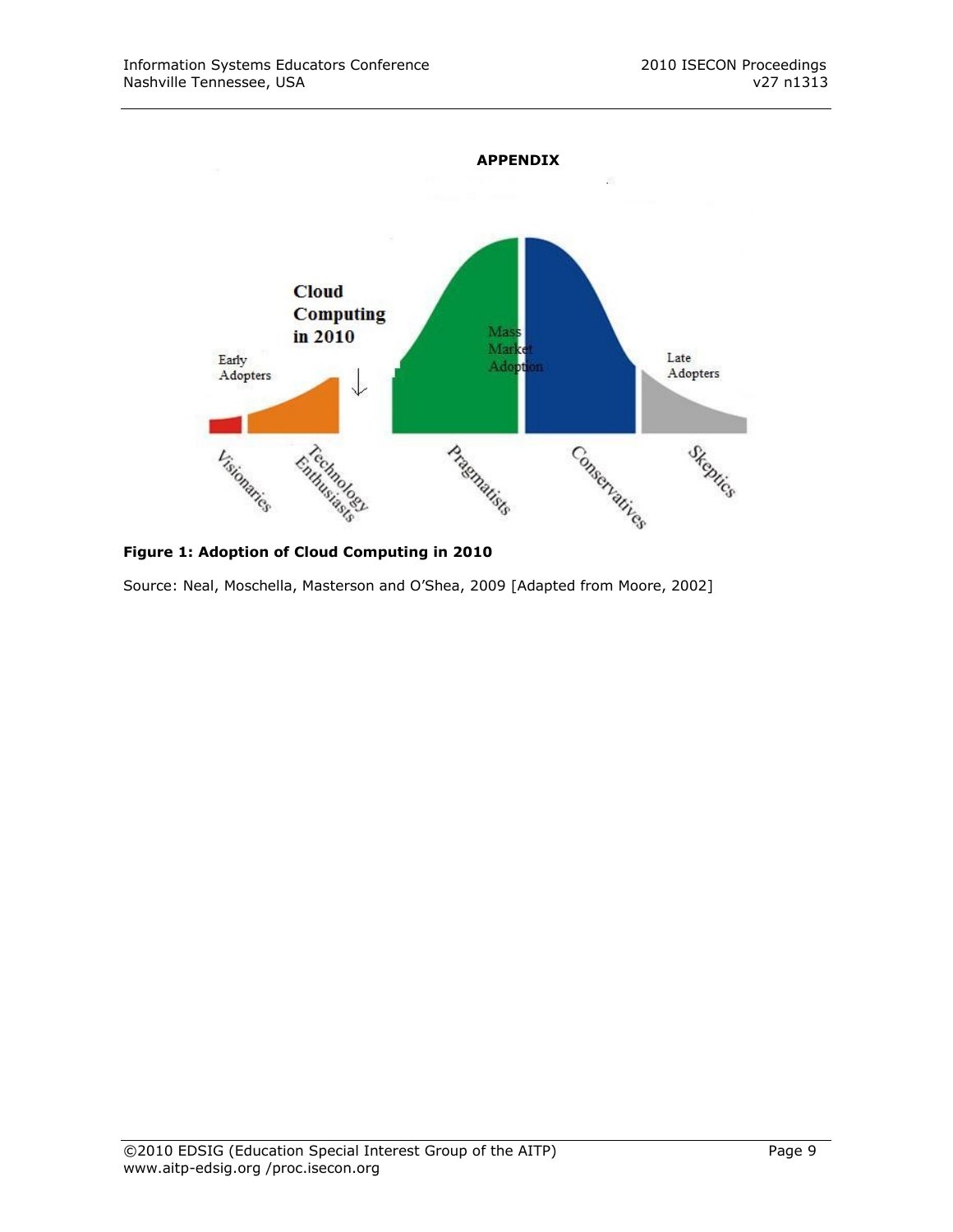| <b>Module</b><br>(Topics)                                  | Content<br>(Examples)                                                                                                                                                                                                      | <b>Knowledge Areas</b> | <b>IS 2009</b> | *            | Year                         |              |
|------------------------------------------------------------|----------------------------------------------------------------------------------------------------------------------------------------------------------------------------------------------------------------------------|------------------------|----------------|--------------|------------------------------|--------------|
|                                                            |                                                                                                                                                                                                                            | Computing<br>General   | Domain         | Foundational | Spe-<br>Information<br>cific |              |
| <b>Business</b>                                            |                                                                                                                                                                                                                            |                        |                |              |                              |              |
| <b>Business Process Man-</b><br>agement (BPM)              | <b>Business Objectives</b><br>Critical Few Objectives (CFOs)<br>Customer<br>Centricity-Problems in Processes<br>Competitive Differentiation of Core<br>Processes<br>Strategic Performance Management -<br>Process Thinking |                        | X              |              | X                            | $\mathbf{1}$ |
| <b>Business Process Man-</b><br>agement (BPM)<br>and Cloud | Candidate Data, Processes and Services for<br>Cloud Computing<br>Cloud Computing Cost Model                                                                                                                                |                        | $\mathsf{x}$   |              | X                            | 1.           |
| <b>Cloud Deployments of</b><br><b>Processes</b>            | Private Cloud<br>Public Cloud<br><b>Hybrid Cloud</b>                                                                                                                                                                       |                        |                |              | X                            | $\mathbf{1}$ |
| <b>Cloud Models</b>                                        | Infrastructure-as-a-Service (IaaS)<br>Platform-as-a-Service (PaaS)<br>Software-as-a-Service (SaaS)                                                                                                                         |                        |                |              | X                            | $\mathbf{1}$ |
| <b>Industry Regulations</b>                                | Gramm-Leach-Biley Act (GLBA)<br>Health Insurance Portability and Accountabil-<br>ity Act (HIPPA)<br>Statement on Auditing Standard 70 (SAS-<br>70)                                                                         |                        | X              |              |                              | 4            |

**Table 1: Model Program for Cloud Computing – Business Module**

\*Topi, Valacich, Kaiser, Nunamaker, Sipior and de Vreede et. al., 2009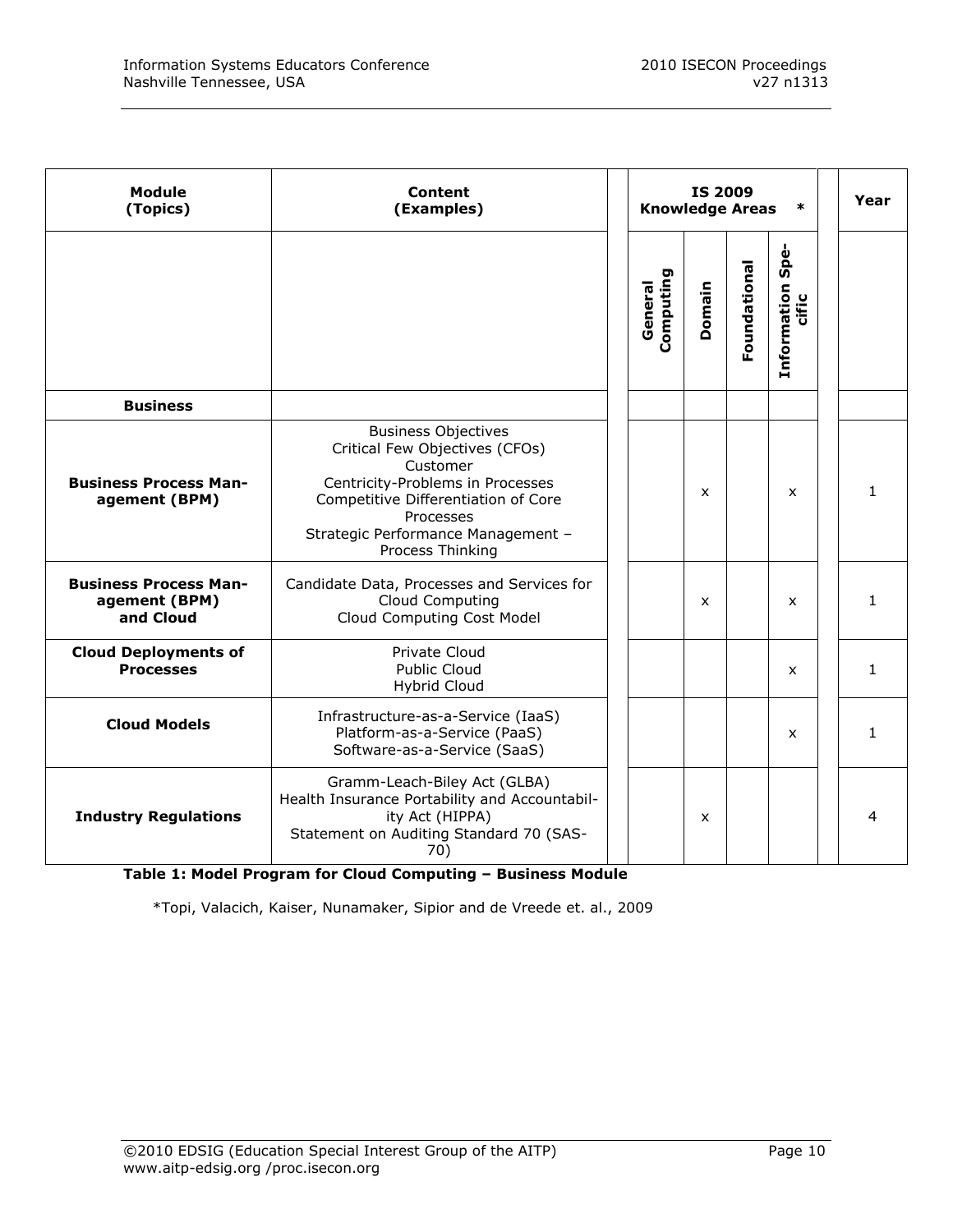$\overline{\phantom{a}}$ 

 $\overline{\phantom{a}}$ 

| <b>Module</b>                 | <b>Content</b>                                                                           |                      | <b>IS 2009</b> | <b>Knowledge Areas</b> |                         | Year |
|-------------------------------|------------------------------------------------------------------------------------------|----------------------|----------------|------------------------|-------------------------|------|
|                               |                                                                                          | Computing<br>General | Domain         | Foundational           | Information<br>Specific |      |
| <b>Culture</b>                |                                                                                          |                      |                |                        |                         |      |
| <b>Change Management</b>      | Changing the Culture of Business Firm Or-<br>ganizations<br>(e.g. Technology Department) |                      |                | X                      |                         |      |
| <b>Organizational Sectors</b> | Corporate Staff<br><b>Business Staff</b><br>Governance Staff<br><b>Technology Staff</b>  |                      |                | X                      |                         | っ    |
| <b>Planning for Cloud</b>     | Centers of Excellence in Cloud Computing                                                 |                      |                |                        | X                       | 4    |

## **Table 2: Model Program for Cloud Computing – Culture Module**

## **Table 3: Model Program for Cloud Computing – Methodology Module**\*\*

| <b>Module</b>                                                                                      | Content                                                                                 |                         | <b>IS 2009</b><br><b>Knowledge Areas</b> | Year         |                         |  |
|----------------------------------------------------------------------------------------------------|-----------------------------------------------------------------------------------------|-------------------------|------------------------------------------|--------------|-------------------------|--|
|                                                                                                    |                                                                                         | o<br>Computin<br>Genera | Domain                                   | Foundational | Information<br>Specific |  |
| Methodology                                                                                        |                                                                                         |                         |                                          |              |                         |  |
| <b>Cloud Computing, Ser-</b><br>vice Orientation and Ser-<br>vice-Oriented Architec-<br>ture (SOA) | Design of Cloud Services<br>Expansion of Cloud Services<br>Governance of Cloud Services |                         |                                          |              | X                       |  |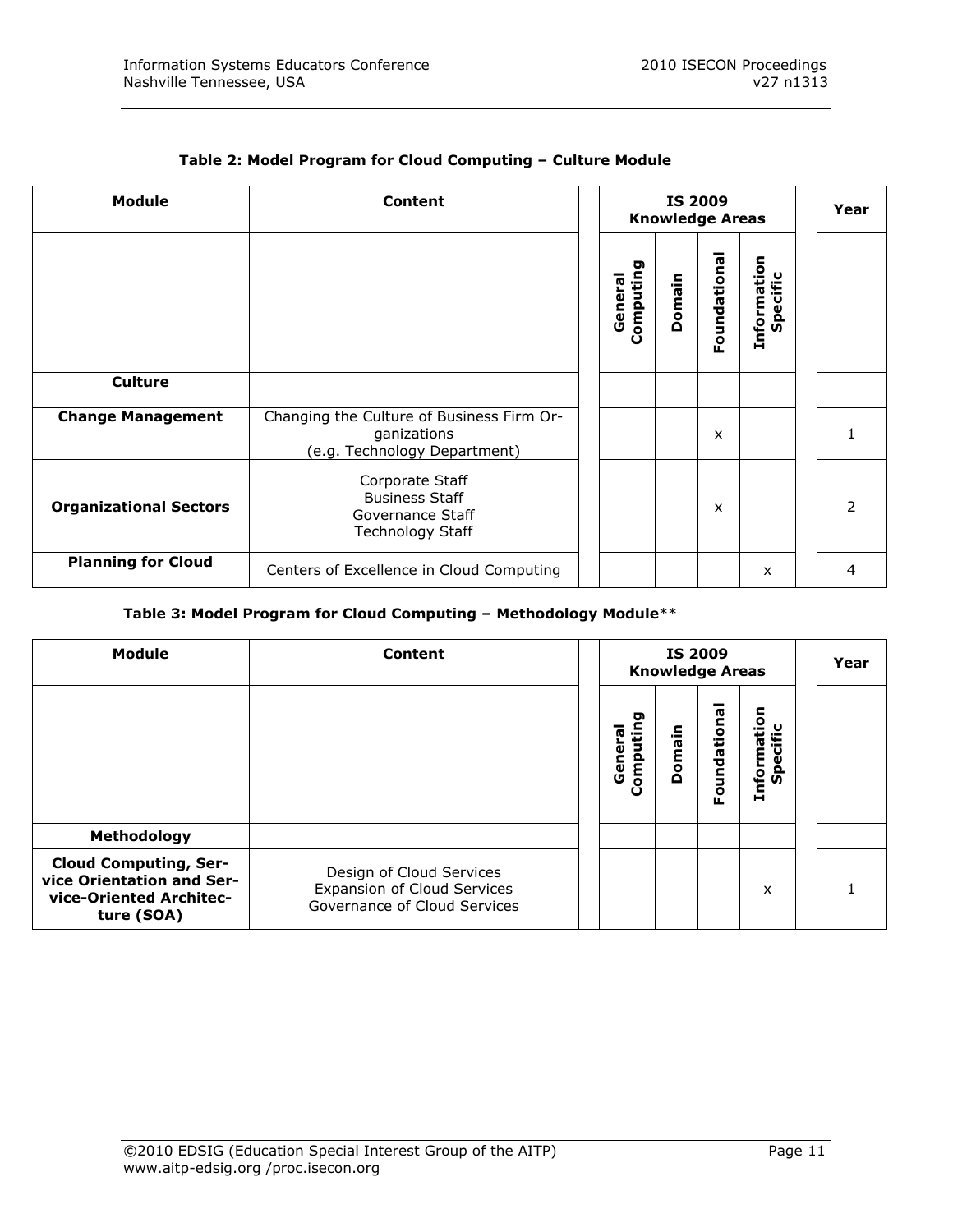| <b>Program Management</b><br>Methodology*** | <b>Framework of Governance</b><br><b>Framework of Communication</b><br><b>Framework of Product Realization</b><br>Analysis and Design Phases<br>Development Phase<br>Integration and Testing Phases<br>Deployment and Implementation Phases<br>Multiple<br><b>Iterations</b><br><b>Framework of Project Management</b><br><b>Framework of Architecture</b><br><b>Framework of Data Management</b><br><b>Framework of Service Management</b><br><b>Framework of Human Resource Man-</b><br>agement<br><b>Framework of Post Implementation</b> |  |              | $\mathsf{x}$ | 2,3,4 |
|---------------------------------------------|----------------------------------------------------------------------------------------------------------------------------------------------------------------------------------------------------------------------------------------------------------------------------------------------------------------------------------------------------------------------------------------------------------------------------------------------------------------------------------------------------------------------------------------------|--|--------------|--------------|-------|
| <b>Program Staff Team</b><br><b>Playing</b> | Corporate, Business, Governance and<br>Technology Staff of Business Firm and Staff<br>of Cloud<br>Service Provider (CSP) Technology Firm                                                                                                                                                                                                                                                                                                                                                                                                     |  | $\mathsf{x}$ | $\mathsf{x}$ |       |

**\*\*** Lawler, Benedict, Howell-Barber and Joseph 2009

**\*\*\*** Lawler and Howell-Barber, 2008 and Lawler, Raggad and Howell-Barber, 2008

## **Table 4: Model Program for Cloud Computing – Research Module**

| <b>Module</b>                                               | Content                               | <b>Knowledge Areas</b>    | Year         |              |                           |                |
|-------------------------------------------------------------|---------------------------------------|---------------------------|--------------|--------------|---------------------------|----------------|
|                                                             |                                       | Computing<br>General      | Domain       | Foundational | Information<br>Specific   |                |
| <b>Research</b>                                             |                                       |                           |              |              |                           |                |
| <b>Independent Project</b><br><b>Study of Cloud Systems</b> |                                       | $\boldsymbol{\mathsf{x}}$ | X            | X            | $\mathsf{x}$              | 3,4            |
| <b>Best-of-Class Practices</b><br>in Industry               | IaaS, PaaS and SaaS Systems           |                           | X            |              | $\boldsymbol{\mathsf{x}}$ | 3,4            |
| <b>Practitioner and Scholar-</b><br>ly Publications         |                                       |                           | $\mathsf{x}$ |              | $\mathsf{x}$              | 3,4            |
| <b>Instructor as Study Su-</b><br>pervisor                  |                                       | $\mathsf{x}$              | X            | X            | $\mathsf{x}$              | 3,4            |
| <b>Industry Project Intern-</b><br>ships<br>****            | <b>Experiential Learning Projects</b> | X                         | X            | X            | $\boldsymbol{\mathsf{x}}$ | $\overline{4}$ |

\*\*\*\* Cameron and Purao, 2009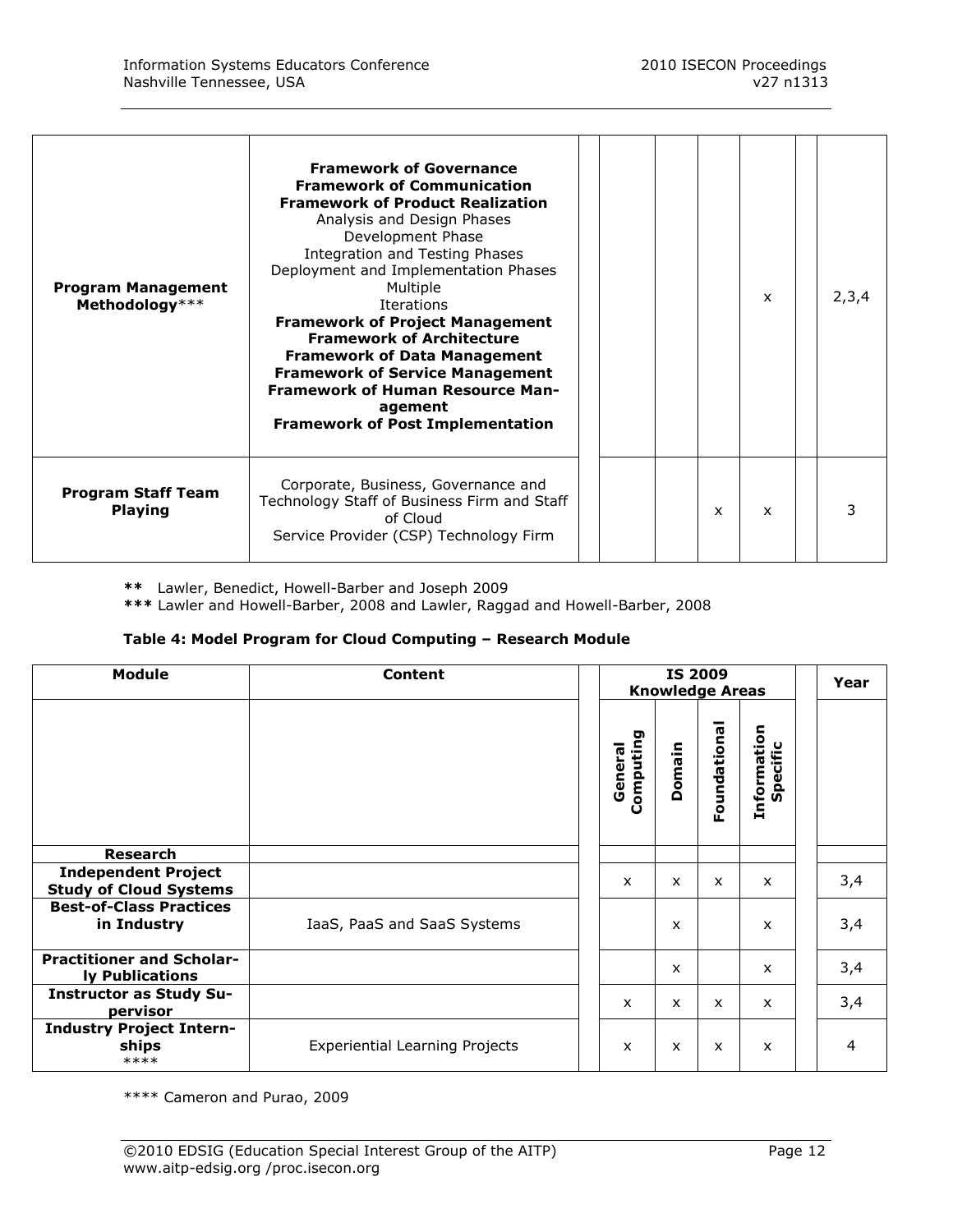| Table 5: Model Program for Cloud Computing - Technology Module |  |  |
|----------------------------------------------------------------|--|--|
|----------------------------------------------------------------|--|--|

| <b>Module</b>                                          | Content                                                                                          |                      | <b>IS 2009</b> | <b>Knowledge Areas</b> |                         | Year           |
|--------------------------------------------------------|--------------------------------------------------------------------------------------------------|----------------------|----------------|------------------------|-------------------------|----------------|
|                                                        |                                                                                                  | Computing<br>General | Domain         | Foundational           | Information<br>Specific |                |
| <b>Technology</b>                                      |                                                                                                  |                      |                |                        |                         |                |
| <b>Cloud Computing</b><br>as<br><b>Design Patterns</b> |                                                                                                  |                      |                |                        | $\mathsf{x}$            | $\mathbf{1}$   |
| <b>Infrastructure</b>                                  | <b>CPU</b><br>Network<br>-Servers<br>Storage<br><b>Platforms</b><br><b>Services</b>              | X                    |                |                        |                         | 2,3            |
| <b>Cloud Computing and</b><br><b>SOA</b>               | SOA and Service-Oriented Enterprise (SOE)                                                        |                      |                |                        | X                       | $\mathbf{1}$   |
| <b>Cloud Computing Infor-</b><br>mation Model          | Clustering vs. Replication<br>Metadata<br>Privacy                                                |                      |                |                        | $\mathsf{x}$            | $\overline{2}$ |
| <b>Cloud Computing Infra-</b><br>structure of Services | <b>Grid Computing</b><br><b>Transactional Computing</b>                                          | $\mathsf{x}$         |                |                        | X                       | 2.3            |
| <b>Languages</b>                                       | <b>AJAX</b><br>Force.Com APEX<br>Google GQL<br>Java<br>Microsoft C#<br>Microsoft Office Web Apps | X                    |                |                        |                         | 2,3,4          |
| <b>Platforms of Cloud Tech-</b><br>nology Firms        |                                                                                                  | $\mathsf{x}$         |                |                        |                         | 2,3,4          |
| <b>Product Specific Cloud</b><br><b>Technologies</b>   | Amazon Web Services<br>Google Docs<br>SalesForce.Com                                             | $\mathsf{x}$         |                |                        |                         | 3,4            |
| <b>Technology Process</b><br><b>Management</b>         |                                                                                                  |                      |                | X                      | X                       | 4              |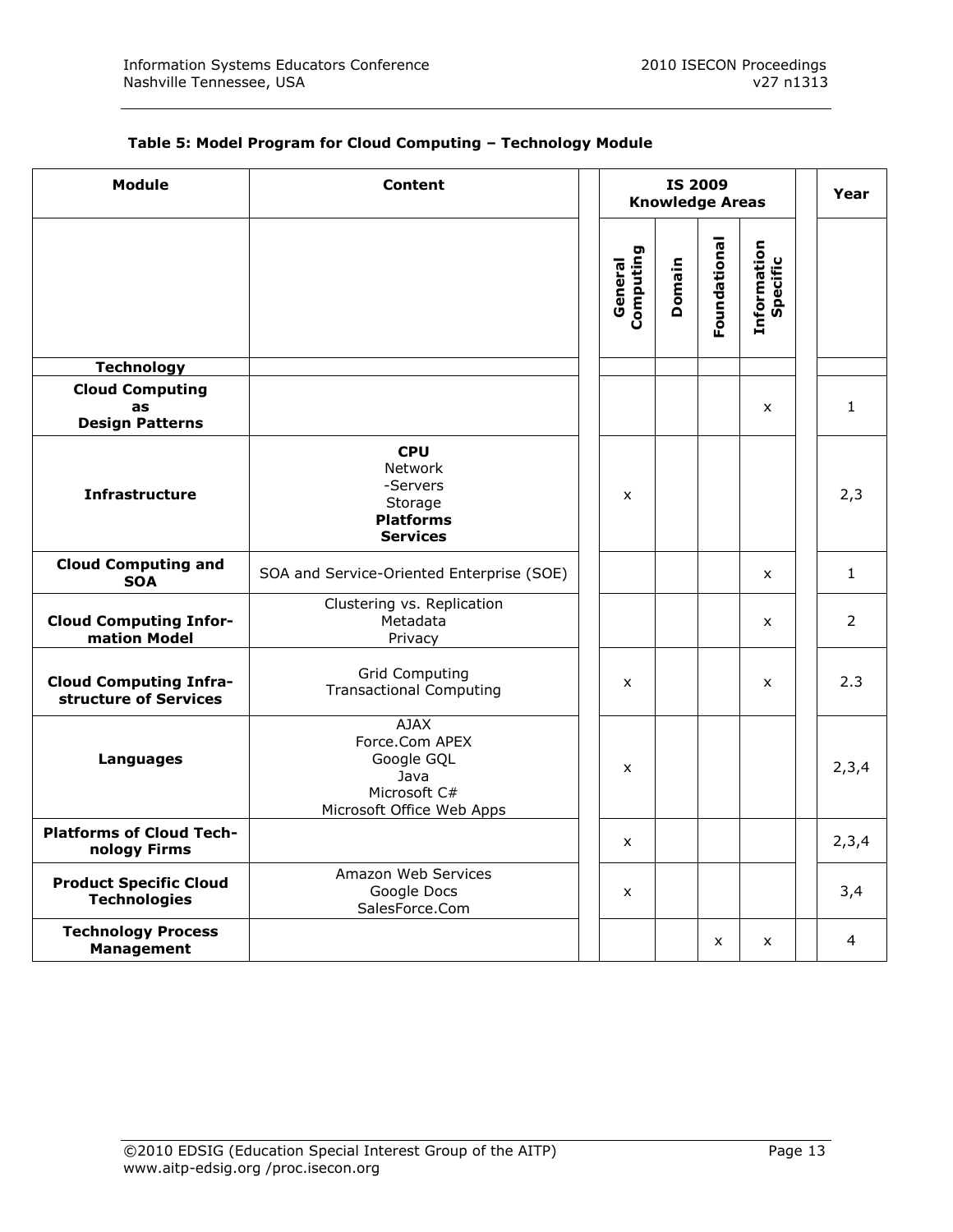| <b>Risk Management and</b><br><b>Security of Cloud Sys-</b><br>tems | <b>Cloud Computing Security Strategy</b><br>Data Security<br><b>Host Security</b><br>Network Security<br><b>Cloud Computing Security</b><br><b>Techniques</b><br>Detection and Forensics<br>Encryption<br><b>Identity Management</b><br><b>Disaster Recovery Planning</b>                                                                                    |  |   |   | X | $\boldsymbol{\mathsf{x}}$ | 3,4 |
|---------------------------------------------------------------------|--------------------------------------------------------------------------------------------------------------------------------------------------------------------------------------------------------------------------------------------------------------------------------------------------------------------------------------------------------------|--|---|---|---|---------------------------|-----|
| <b>Standards on Cloud</b>                                           | Cloud Camp<br>Cloud Computing Interoperability Forum<br>Cloud Computing Use Cases Group<br>Cloud Security Alliance<br>Distributed Management Task Force<br><b>Object Management Group</b><br>Open Cloud Manifesto<br>Open Group Service Integration Maturity<br>Model (OSIMM)<br>Open Group SOA Work<br>Group<br><b>SOA Governance Framework</b><br>(Sample) |  | X |   |   | $\mathsf{x}$              | 3   |
| <b>Systems Management of</b><br>Cloud                               | <b>Capacity Planning</b><br><b>Expected Demand</b><br>Impact of Load                                                                                                                                                                                                                                                                                         |  |   |   |   | $\mathsf{x}$              | 4   |
| <b>Cloud Scaling</b>                                                | <b>Dynamic Scaling</b><br><b>Proactive Scaling</b><br><b>Reactive Scaling</b>                                                                                                                                                                                                                                                                                |  |   |   |   | $\mathsf{x}$              | 4   |
| <b>Monitoring of Systems</b>                                        |                                                                                                                                                                                                                                                                                                                                                              |  | x |   |   | $\mathsf{x}$              | 3,4 |
| <b>Cloud Computing "Bill of</b><br>Rights"                          | Business Firms (Data)<br>Technology Firms (Interfaces)<br>Business Firms and Technology Firms<br>(Service Levels)<br><b>Contracts for Business Firms</b><br>Lock-In vs. Portability<br><b>Service Levels for Cloud Systems</b><br>Availability<br>Performance<br>Security                                                                                    |  |   | x |   | X                         | 4   |
| <b>Utilities</b>                                                    | Product-Specific Utilities                                                                                                                                                                                                                                                                                                                                   |  | x |   |   |                           | 3,4 |
| <b>Trends</b>                                                       | Careers for Cloud Computing Practitioners<br>-Compensation and Employment Forecast<br>for Practitioners<br>Impact of "Everything as a Service on<br>Cloud" on Information Technology Depart-<br>ments of Business Firms                                                                                                                                      |  |   | x |   | X                         | 4   |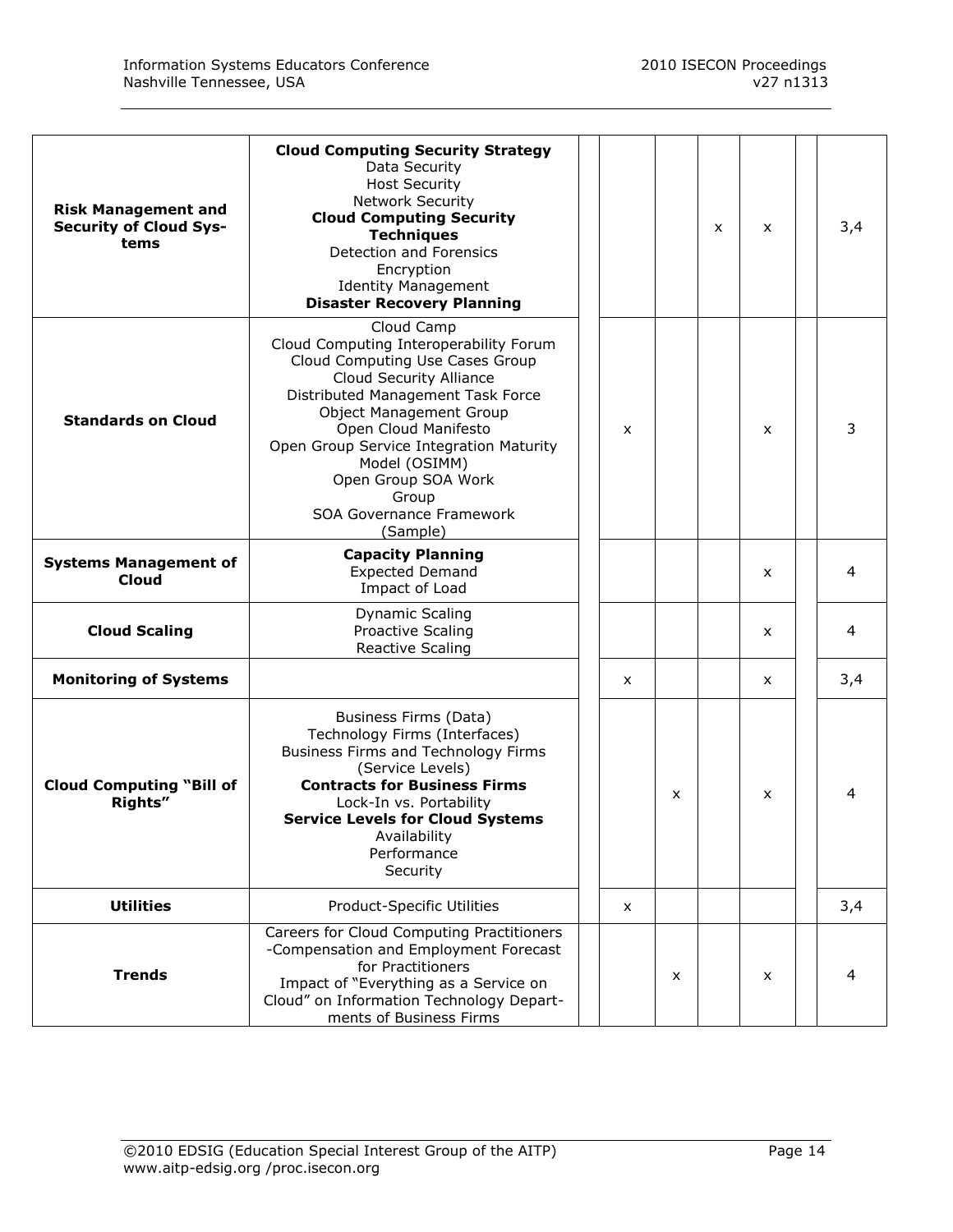## **Table 6: Model Program for Cloud Computing – Modules with Career Tracks**

| <b>Module</b><br>(Topics)                                            | <b>Content</b><br>(Examples)                                                                                                                                                                                                             |                        | <b>Career Tracks</b> |                         |                         |                        |                             |                | Year                 |                       |  |              |
|----------------------------------------------------------------------|------------------------------------------------------------------------------------------------------------------------------------------------------------------------------------------------------------------------------------------|------------------------|----------------------|-------------------------|-------------------------|------------------------|-----------------------------|----------------|----------------------|-----------------------|--|--------------|
|                                                                      |                                                                                                                                                                                                                                          | <b>Business Skills</b> | Analytical<br>Skills | Interpersonal<br>Skills | <b>Technical Skills</b> | <b>Cloud Architect</b> | <b>Cloud Devel-</b><br>oper | Cloud Engineer | <b>Cloud Manager</b> | Cloud Strateg-<br>ist |  |              |
| <b>Business</b>                                                      |                                                                                                                                                                                                                                          |                        |                      |                         |                         |                        |                             |                |                      |                       |  |              |
| <b>Business</b><br><b>Process Man-</b><br>agement (BPM)              | <b>Business Objectives</b><br>Critical Few Objectives<br>(CFOs)<br>Customer<br>Centricity-Problems in<br>Processes<br>Competitive Differen-<br>tiation of Core<br>Processes<br>Strategic Performance<br>Management - Process<br>Thinking | X                      | X                    |                         |                         |                        |                             |                |                      | $\mathsf{x}$          |  | $\mathbf{1}$ |
| <b>Business</b><br><b>Process Man-</b><br>agement (BPM)<br>and Cloud | Candidate Data,<br>Processes and Services<br>for Cloud Computing<br>Cloud Computing Cost<br>Model                                                                                                                                        | X                      | X                    |                         |                         | X                      |                             |                |                      | X                     |  | $\mathbf{1}$ |
| <b>Cloud Deploy-</b><br>ments of<br><b>Processes</b>                 | Private Cloud<br>Public Cloud<br>Hybrid Cloud                                                                                                                                                                                            | X                      | X                    |                         |                         | X                      |                             |                |                      | X                     |  | $\mathbf{1}$ |
| <b>Cloud Models</b>                                                  | Infrastructure-as-a-<br>Service (IaaS)<br>Platform-as-a-Service<br>(PaaS)<br>Software-as-a-Service<br>(SaaS)                                                                                                                             | X                      | x                    |                         | X                       | X                      |                             |                |                      | X                     |  | 1            |
| <b>Industry Regu-</b><br>lations                                     | Gramm-Leach-Biley<br>Act (GLBA)<br>Health Insurance Por-<br>tability and Accounta-<br>bility Act (HIPPA)<br><b>Statement on Auditing</b><br>Standard 70 (SAS-70)                                                                         | X                      |                      |                         |                         |                        |                             |                |                      | $\mathsf{x}$          |  | 4            |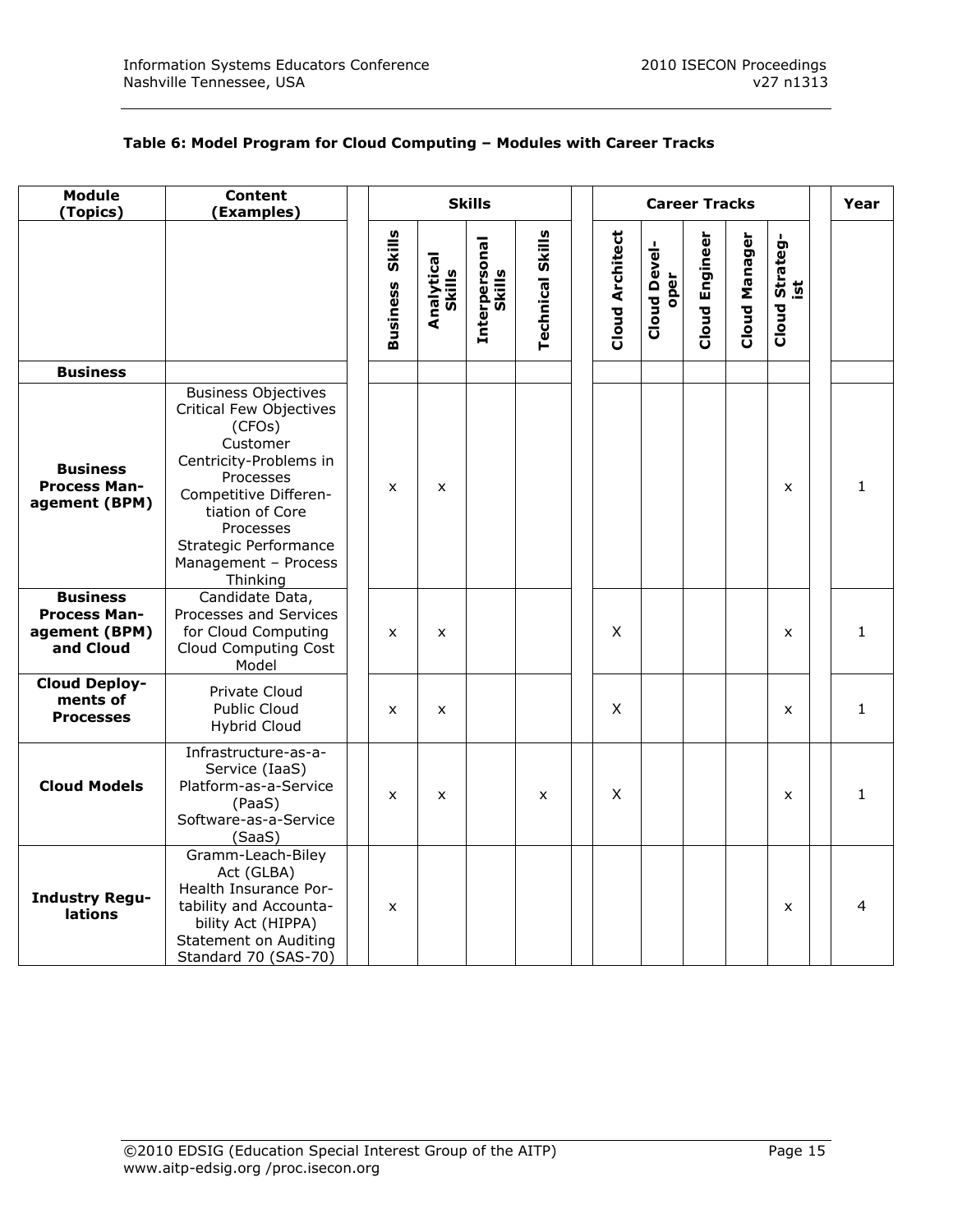| Module                           | <b>Content</b>                                                                                 | <b>Skills</b>                     |                      |                           |                     |  | <b>Career Tracks</b>         |                        |                  |                  |                     |  | Year                     |
|----------------------------------|------------------------------------------------------------------------------------------------|-----------------------------------|----------------------|---------------------------|---------------------|--|------------------------------|------------------------|------------------|------------------|---------------------|--|--------------------------|
|                                  |                                                                                                | Skills<br>n<br>Ű<br><b>Busine</b> | Skills<br>Analytical | Interpersonal<br>Skills   | Skills<br>Technical |  | ಕ<br>Cloud<br><b>Archite</b> | <b>Cloud Developer</b> | Enginee<br>Cloud | Manager<br>Cloud | Strategist<br>Cloud |  |                          |
| <b>Culture</b>                   |                                                                                                |                                   |                      |                           |                     |  |                              |                        |                  |                  |                     |  |                          |
| <b>Change Man-</b><br>agement    | Changing the Culture<br>of Business Firm Or-<br>ganizations<br>(e.g. Technology<br>Department) |                                   | x                    | X                         |                     |  | x                            |                        |                  | X                | X                   |  |                          |
| Organizational<br><b>Sectors</b> | Corporate Staff<br><b>Business Staff</b><br>Governance Staff<br><b>Technology Staff</b>        | x                                 | $\mathsf{x}$         | $\boldsymbol{\mathsf{x}}$ |                     |  |                              |                        |                  | X                |                     |  | $\overline{\phantom{a}}$ |
| <b>Planning for</b><br>Cloud     | Centers of Excellence<br>in Cloud Computing                                                    | x                                 | X                    | X                         | x                   |  | X                            |                        |                  | x                | X                   |  | 4                        |

| <b>Module</b>                                                                                                         | <b>Content</b>                                                                                            | <b>Skills</b>                     |                      |                                |                    |                           | Year               |                    |                  |                          |  |
|-----------------------------------------------------------------------------------------------------------------------|-----------------------------------------------------------------------------------------------------------|-----------------------------------|----------------------|--------------------------------|--------------------|---------------------------|--------------------|--------------------|------------------|--------------------------|--|
|                                                                                                                       |                                                                                                           | Skills<br>n<br>Ű<br><b>Busine</b> | Skills<br>Analytical | <b>Interpersonal</b><br>Skills | Skills<br>Technica | ಕ<br>rchite<br>₫<br>Cloud | Developer<br>Cloud | Engineer<br>鸟<br>å | Manager<br>Cloud | rategist<br>ູ້ທ<br>Cloud |  |
| Methodology                                                                                                           |                                                                                                           |                                   |                      |                                |                    |                           |                    |                    |                  |                          |  |
| <b>Cloud Compu-</b><br>ting, Service<br><b>Orientation and</b><br>Service-<br><b>Oriented Archi-</b><br>tecture (SOA) | Design of Cloud Ser-<br>vices<br>Expansion of Cloud<br>Services<br>Governance of Cloud<br><b>Services</b> |                                   | x                    |                                |                    | x                         | x                  |                    | X                |                          |  |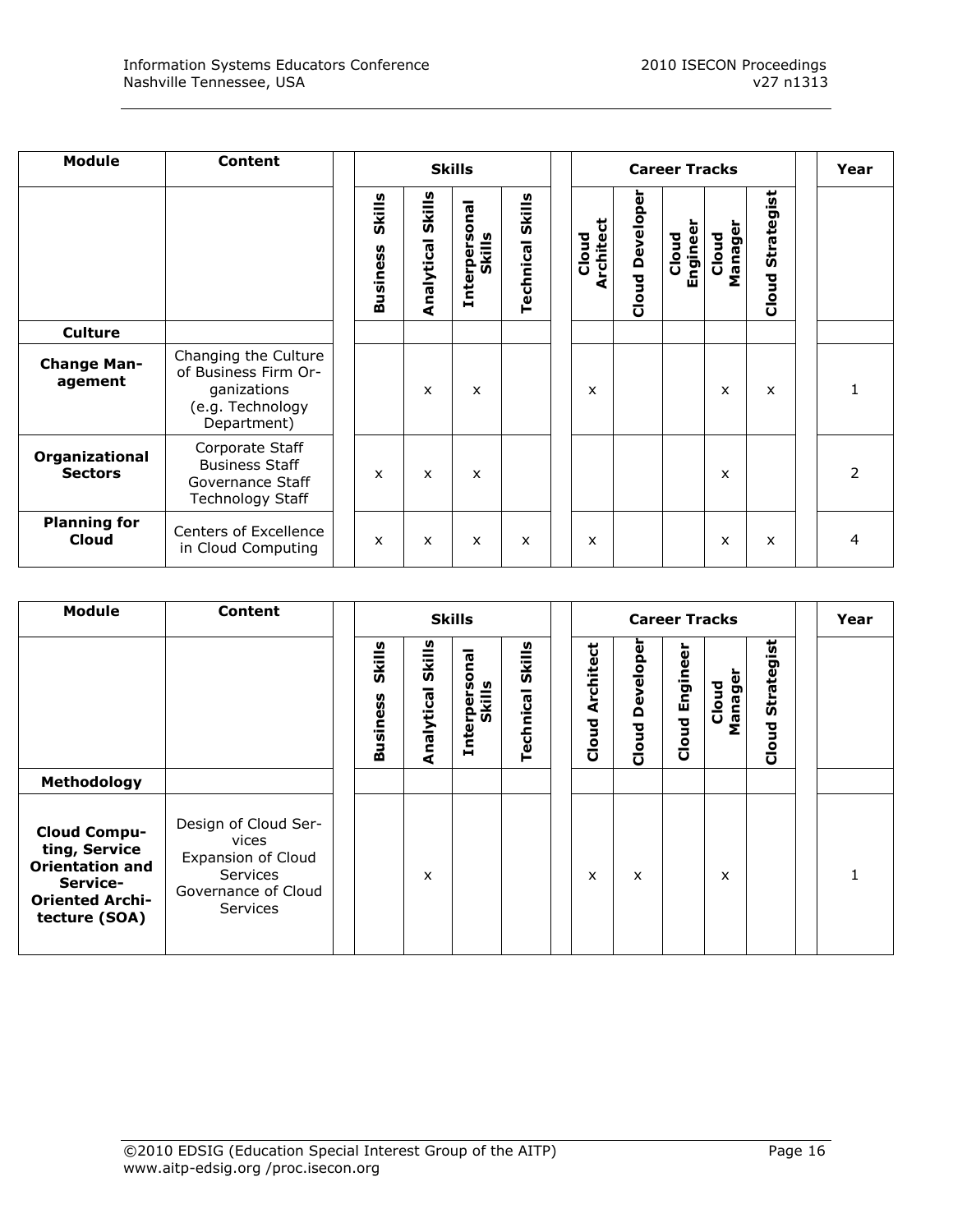| Program Man-<br>agement Me-<br>thodology*** | <b>Framework of Go-</b><br>vernance<br><b>Framework of</b><br><b>Communication</b><br><b>Framework of</b><br><b>Product Realiza-</b><br>tion<br>Analysis and Design<br>Phases<br>Development Phase<br>Integration and Test-<br>ing Phases<br>Deployment and Im-<br>plementation Phases<br>Multiple<br>Iterations<br><b>Framework of</b><br><b>Project Manage-</b><br>ment<br><b>Framework of Ar-</b><br>chitecture<br><b>Framework of Data</b><br><b>Management</b><br><b>Framework of Ser-</b><br>vice Management<br><b>Framework of Hu-</b><br>man Resource<br><b>Management</b><br><b>Framework of Post</b><br>Implementation | $\mathsf{x}$ | $\mathsf{x}$ | $\times$ | $\mathsf{x}$ | $\mathsf{x}$ | $\mathsf{x}$ | $\mathsf{x}$ | $\boldsymbol{\mathsf{x}}$ | X | 2,3,4 |
|---------------------------------------------|----------------------------------------------------------------------------------------------------------------------------------------------------------------------------------------------------------------------------------------------------------------------------------------------------------------------------------------------------------------------------------------------------------------------------------------------------------------------------------------------------------------------------------------------------------------------------------------------------------------------------------|--------------|--------------|----------|--------------|--------------|--------------|--------------|---------------------------|---|-------|
| <b>Program Staff</b><br><b>Team Playing</b> | Corporate, Business,<br>Governance and<br>Technology Staff of<br>Business Firm and<br>Staff of Cloud<br>Service Provider<br>(CSP) Technology<br>Firm                                                                                                                                                                                                                                                                                                                                                                                                                                                                             |              |              | X        |              | $\mathsf{x}$ | $\mathsf{x}$ | $\mathsf{x}$ | X                         |   | 3     |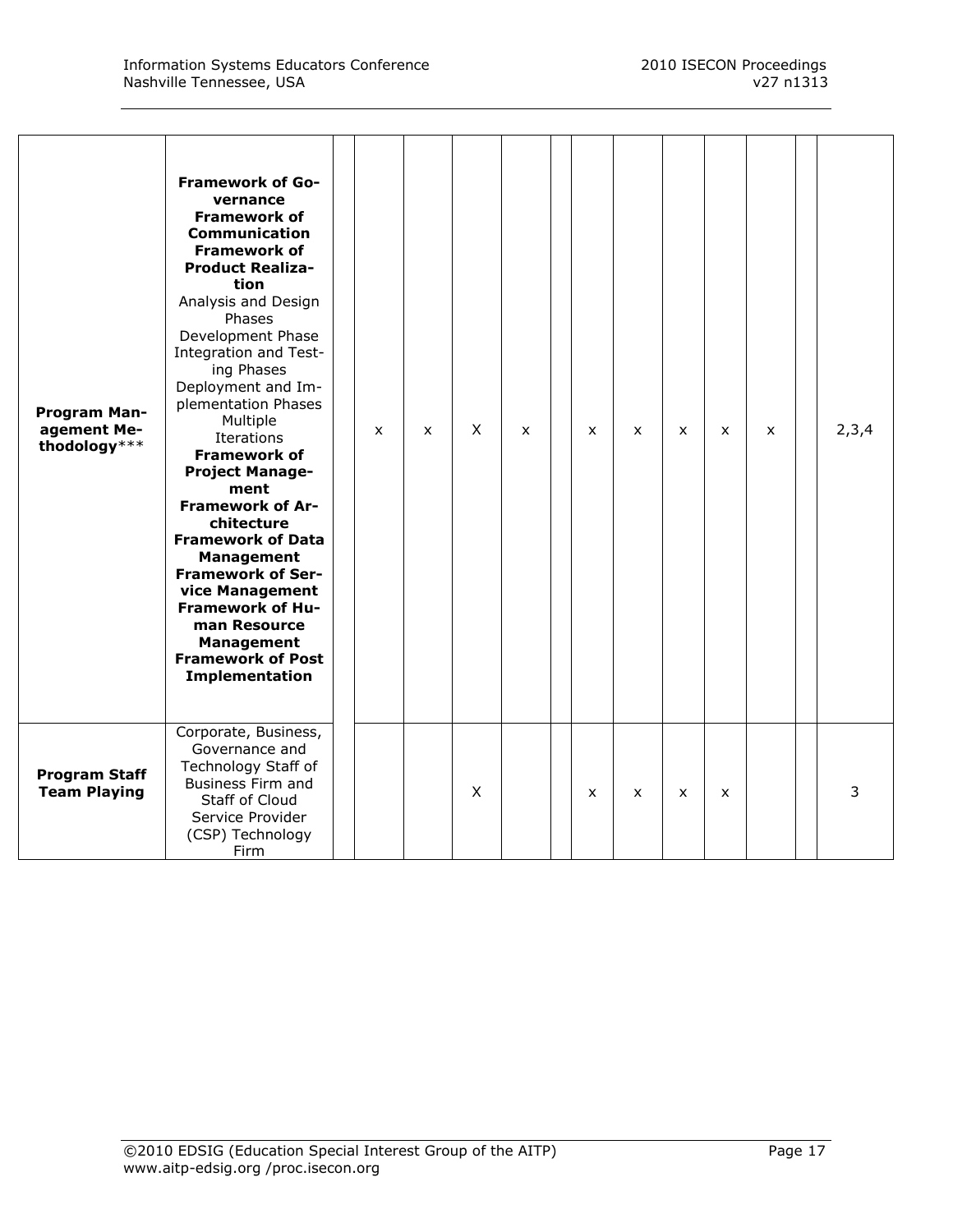| <b>Module</b>                                                  | <b>Content</b>                           |                    |                           | <b>Skills</b>                     | <b>Career Tracks</b>      | Year                      |                           |                           |                 |                           |     |
|----------------------------------------------------------------|------------------------------------------|--------------------|---------------------------|-----------------------------------|---------------------------|---------------------------|---------------------------|---------------------------|-----------------|---------------------------|-----|
|                                                                |                                          | Business<br>Skills | Analytical<br>Skills      | ēq<br>۰<br>Skills<br>ğ<br>Interpe | Technical<br>Skills       | <b>Architect</b><br>Cloud | Developer<br>Cloud        | Engineer<br>Cloud         | Manage<br>Cloud | Strategist<br>Cloud       |     |
| <b>Research</b>                                                |                                          |                    |                           |                                   |                           |                           |                           |                           |                 |                           |     |
| Independent<br><b>Project Study of</b><br><b>Cloud Systems</b> |                                          | X                  | X                         | $\boldsymbol{\mathsf{x}}$         | x                         | X                         | $\boldsymbol{\mathsf{x}}$ | $\boldsymbol{\mathsf{x}}$ | X               | $\boldsymbol{\mathsf{x}}$ | 3,4 |
| <b>Best-of-Class Prac-</b><br>tices in Industry                | IaaS, PaaS and SaaS<br>Systems           | X                  | $\boldsymbol{\mathsf{x}}$ |                                   | $\boldsymbol{\mathsf{x}}$ | X                         | $\boldsymbol{\mathsf{x}}$ | $\boldsymbol{\mathsf{x}}$ | X               | $\boldsymbol{\mathsf{x}}$ | 3,4 |
| <b>Practitioner and</b><br><b>Scholarly Publica-</b><br>tions  |                                          | $\mathsf{x}$       | X                         |                                   | x                         | X                         | $\mathsf{x}$              | $\mathsf{x}$              | X               | $\mathsf{x}$              | 3,4 |
| Instructor as<br><b>Study Supervisor</b>                       |                                          | X                  | X                         | $\boldsymbol{\mathsf{x}}$         | X                         | x                         | $\mathsf{x}$              | $\boldsymbol{\mathsf{x}}$ | X               | x                         | 3,4 |
| <b>Industry Project</b><br>Interships****                      | <b>Experiential Learning</b><br>Projects | $\mathsf{x}$       | $\mathsf{x}$              | $\boldsymbol{\mathsf{x}}$         | $\mathsf{x}$              | x                         | $\boldsymbol{\mathsf{x}}$ | X                         | X               | $\mathsf{x}$              | 4   |

| <b>Module</b>                                     | <b>Content</b>                                                                      |                           | <b>Skills</b>             |                                    | <b>Career Tracks</b>      |                           |                        |                           |                  |                           | Year |              |
|---------------------------------------------------|-------------------------------------------------------------------------------------|---------------------------|---------------------------|------------------------------------|---------------------------|---------------------------|------------------------|---------------------------|------------------|---------------------------|------|--------------|
|                                                   |                                                                                     | Business<br>Skills        | Analytical<br>Skills      | onal<br>Skills<br><b>Interpers</b> | Technica<br>Skills        | <b>Architect</b><br>Cloud | <b>Cloud Developer</b> | Engineer<br>Cloud         | Manager<br>Cloud | Strategist<br>Cloud       |      |              |
| <b>Technology</b>                                 |                                                                                     |                           |                           |                                    |                           |                           |                        |                           |                  |                           |      |              |
| <b>Cloud Computing</b><br>as Design Pat-<br>terns |                                                                                     |                           | $\mathsf{x}$              |                                    | $\mathsf{x}$              | X                         | $\mathsf{x}$           |                           | $\mathsf{x}$     |                           |      | $\mathbf{1}$ |
| <b>Infrastructure</b>                             | <b>CPU</b><br>Network<br>-Servers<br>Storage<br><b>Platforms</b><br><b>Services</b> |                           | $\boldsymbol{\mathsf{x}}$ |                                    | $\boldsymbol{\mathsf{x}}$ |                           | X                      | $\boldsymbol{\mathsf{x}}$ |                  |                           |      | 2,3          |
| <b>Cloud Computing</b><br>and SOA                 | SOA and Service-<br>Oriented Enterprise<br>(SOE)                                    | $\boldsymbol{\mathsf{x}}$ | $\boldsymbol{\mathsf{x}}$ |                                    | $\boldsymbol{\mathsf{x}}$ | x                         |                        |                           | x                | $\boldsymbol{\mathsf{x}}$ |      | $\mathbf{1}$ |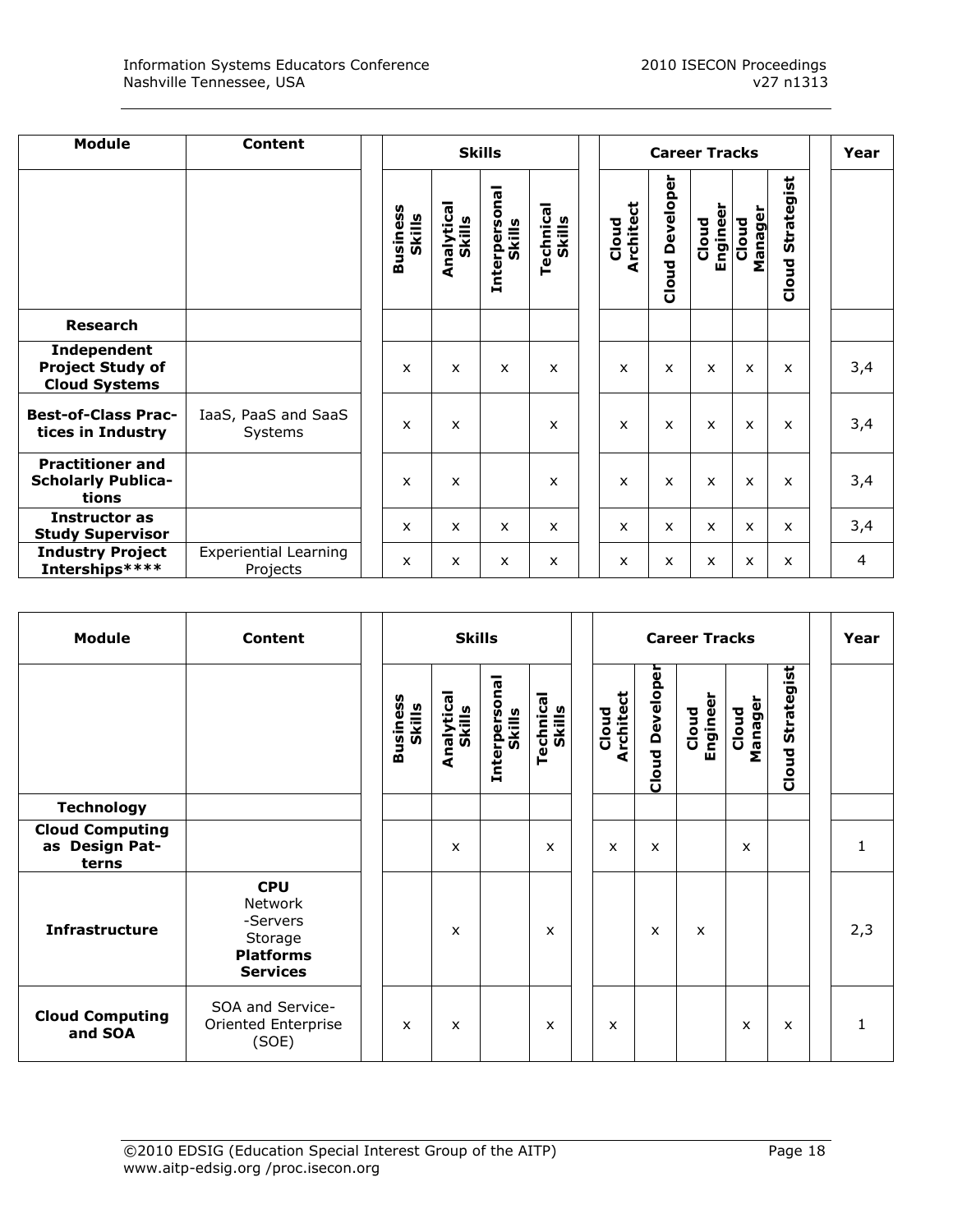|                                                                       | Clustering vs. Replica-<br>tion                                                                                                                                                                                                                                                                         |   |                           |   |                           |              |                |                           |              |              |                |
|-----------------------------------------------------------------------|---------------------------------------------------------------------------------------------------------------------------------------------------------------------------------------------------------------------------------------------------------------------------------------------------------|---|---------------------------|---|---------------------------|--------------|----------------|---------------------------|--------------|--------------|----------------|
| <b>Cloud Computing</b><br><b>Information Model</b>                    | Metadata<br>Privacy                                                                                                                                                                                                                                                                                     | X | $\boldsymbol{\mathsf{x}}$ |   | X                         | X            | X              |                           | x            |              | $\overline{2}$ |
| <b>Cloud Computing</b><br><b>Infrastructure of</b><br><b>Services</b> | <b>Grid Computing</b><br>Transactional Compu-<br>ting                                                                                                                                                                                                                                                   |   | x                         |   | X                         |              |                | X                         |              |              | 2,3            |
| Languages                                                             | <b>AJAX</b><br>Force.Com APEX<br>Google GQL<br>Java<br>Microsoft C#<br>Microsoft Office Web<br>Apps                                                                                                                                                                                                     |   | X                         |   | X                         |              | $\pmb{\times}$ |                           |              |              | 2,3,4          |
| <b>Platforms of Cloud</b><br><b>Technology Firms</b>                  |                                                                                                                                                                                                                                                                                                         |   | X                         |   | X                         |              | X              | X                         | x            |              | 2,3,4          |
| <b>Product Specific</b><br><b>Cloud Technolo-</b><br>gies             | Amazon Web Services<br>Google Docs<br>SalesForce.Com                                                                                                                                                                                                                                                    |   | $\mathsf{x}$              |   | X                         |              | X              | X                         | x            |              | 3,4            |
| <b>Technology</b><br><b>Process Manage-</b><br>ment                   |                                                                                                                                                                                                                                                                                                         | X | $\mathsf{x}$              | x | X                         |              |                |                           | x            | $\mathsf{x}$ | 4              |
| <b>Risk Management</b><br>and Security of<br><b>Cloud Systems</b>     | <b>Cloud Computing</b><br><b>Security Strategy</b><br>Data Security<br><b>Host Security</b><br>Network Security<br><b>Cloud Computing</b><br><b>Security Tech-</b><br>niques<br>Detection and Foren-<br>sics<br>Encryption<br><b>Identity Management</b><br><b>Disaster Recovery</b><br><b>Planning</b> |   | $\boldsymbol{\mathsf{x}}$ |   | $\boldsymbol{\mathsf{x}}$ | X            | $\mathsf{x}$   | $\boldsymbol{\mathsf{x}}$ | $\mathsf{x}$ | $\mathsf{x}$ | 3,4            |
| <b>Standards on</b><br><b>Cloud</b>                                   | Cloud Camp<br>Cloud Computing In-<br>teroperability Forum<br>Cloud Computing Use<br>Cases Group<br>Cloud Security Al-<br>liance<br>Distributed Manage-<br>ment Task Force<br><b>Object Management</b><br>Group<br>Open Cloud Manifesto<br>Open Group Service                                            |   |                           |   | $\mathsf{x}$              | $\mathsf{x}$ | $\mathsf{x}$   | $\mathsf{x}$              | $\mathsf{x}$ | $\mathsf{x}$ | 3              |